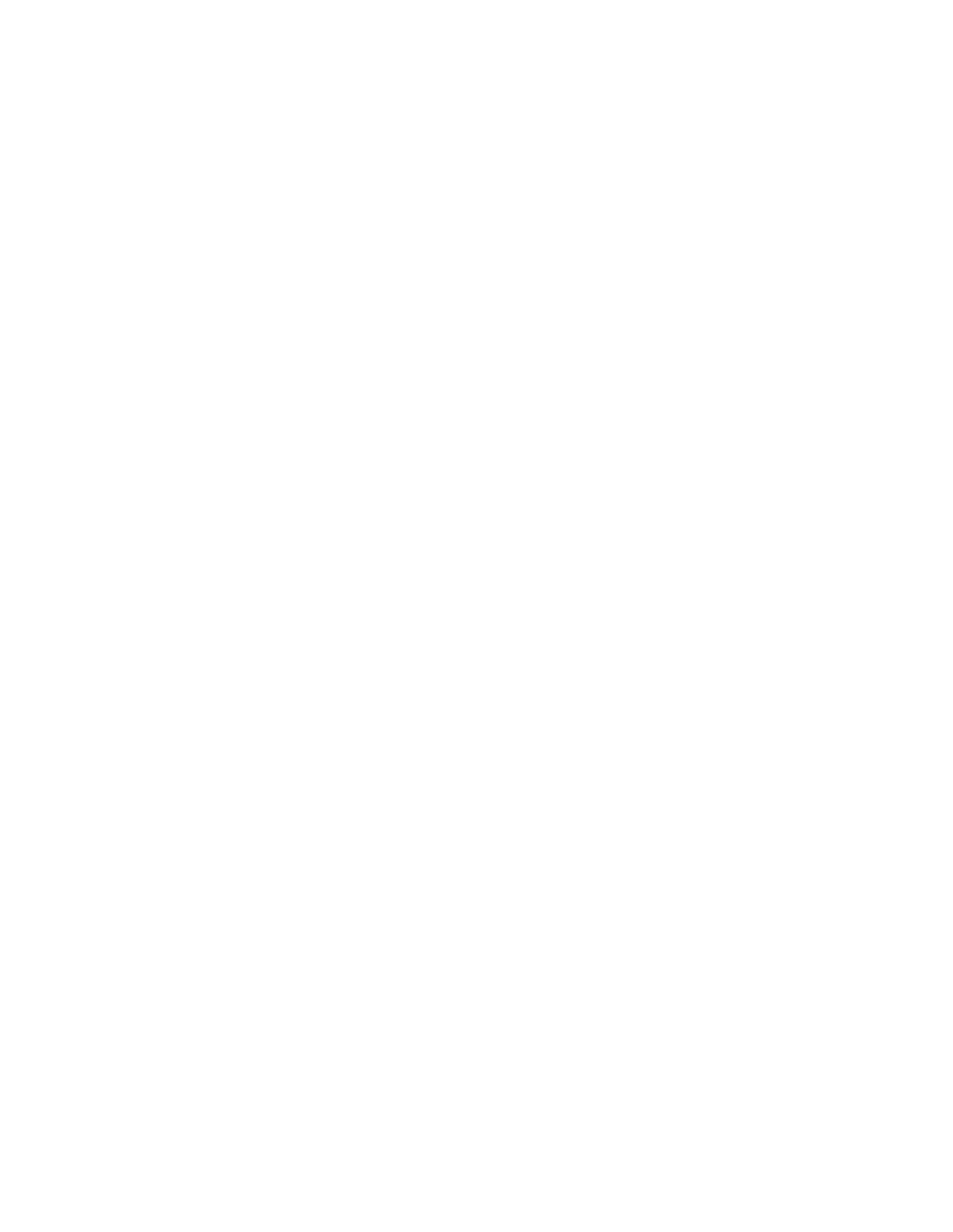# **Letter from the Editor:**

Dear PATH Members:

Welcome to another edition of *Tech Notes*.

We want to encourage both our general membership and university members to share their expertise with the PATH Users Group. In exchange for a no-cost membership, university members must agree to submit a technical paper or presentation for distribution to the user group membership.

Contributions may be used in many ways:

- Case studies or technical presentations for the Users Group annual meeting
- Modules and models for presentation and distribution at the annual workshop
- Modules and models developed for distribution on the Web site
- Library files developed for the Web site

Contributions may take many forms:

- Applications/models for SuperHarm/HarmFlo+ and transient-modeling tools
- Case studies/unique simulations
- Research projects
- EMTP data preparation/model development
- SuperHarm/HarmFlo data preparation/filter design
- Technical issues dealing with harmonics or transients

If you have a paper, presentation, model, etc., and would like to submit it, please let us know.

Sincerely,

Haren Bour

Karen Brown Technical Coordinator Editor, PATH Users Group / PQView User Group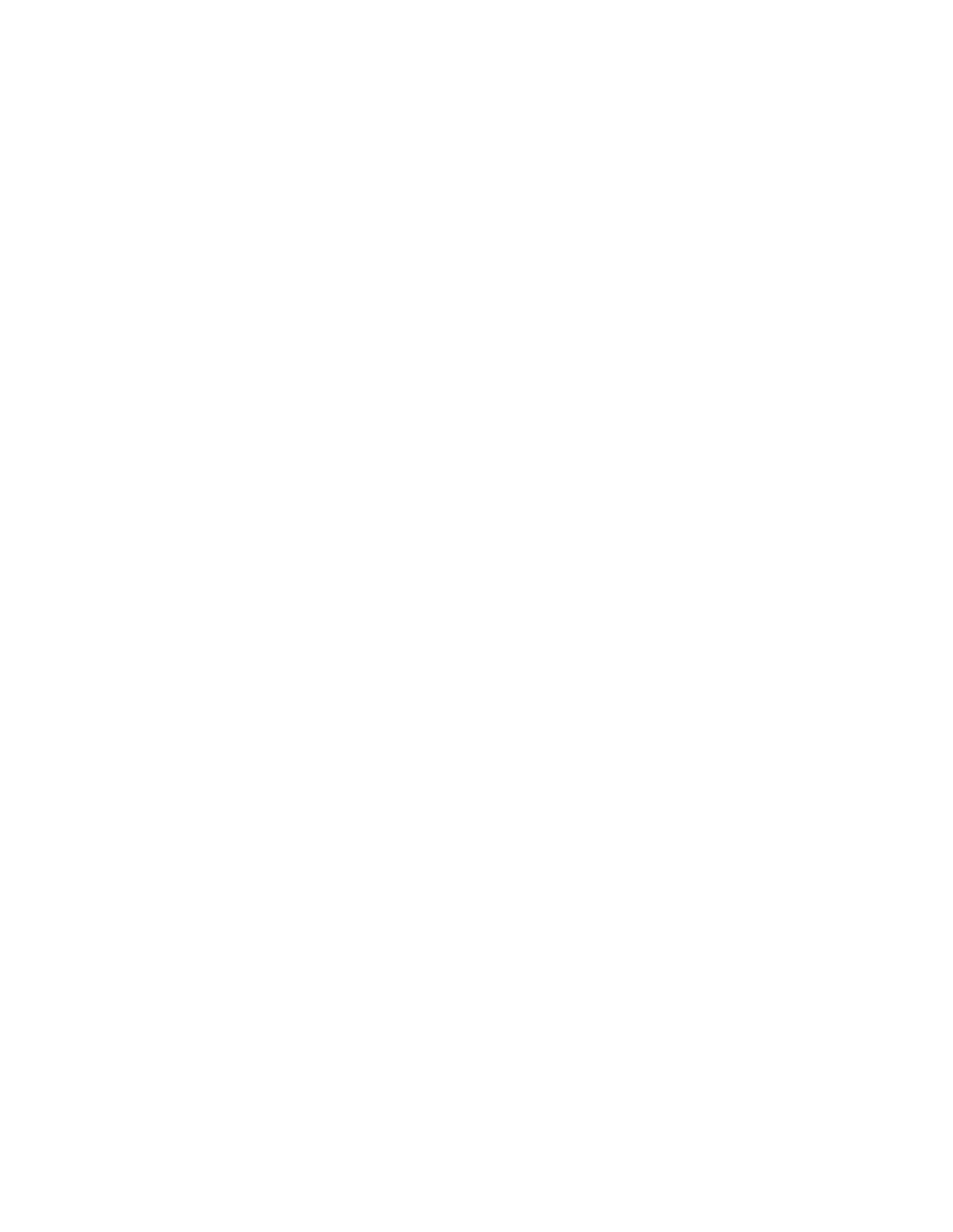# **THE FUNDAMENTALS OF POWER QUALITY**

Prof. W.G. Hurley Department of Electronic Engineering National University of Ireland, Galway Ireland

**Abstract**: This paper describes the fundamental issues relating to power quality such as power factor and total harmonic distortion. These issues are described in the context of the full wave rectifier circuit with output filter capacitor. This circuit is commonly used as the input stage of a power supply and is a good example of poor power quality. Original equations are derived for peak currents and power factor, from which the total harmonic distortion can be found. The effect of non-linear loads on the neutral current in three-phase operation is discussed.

## **Introduction**

The electronics industry is not immune from the increased awareness of environmental issues. Proliferation of computer equipment and industrial drives causes 'pollution' of the ac mains in the form of unwanted harmonics of the fundamental ac frequency. Switching currents used in power supplies and inverter motor drives generates these harmonics. Harmonics create losses in the electrical supply system and larger transformers are needed to supply these losses. European and American electrical industries are introducing standards to limit unwanted harmonics in order to improve power quality.

The purpose of this paper is to describe the issues involved in power quality analysis in terms of circuits, which are familiar and readily explained to undergraduate students. Traditionally, power factor has been defined in terms of the phase difference between a sinewave of voltage and a sinewave of current. This definition is expanded to include non-sinusoidal waveforms. It turns out that the capacitor filtered full wave rectifier circuit is a very good example of poor power quality. The paper derives useful approximations for all quantities of interest such as voltage ripple, peak input current. The power factor of the circuit is calculated and shown to be very poor.

PSPICE models are presented along with harmonic analysis. Experimental results are also given.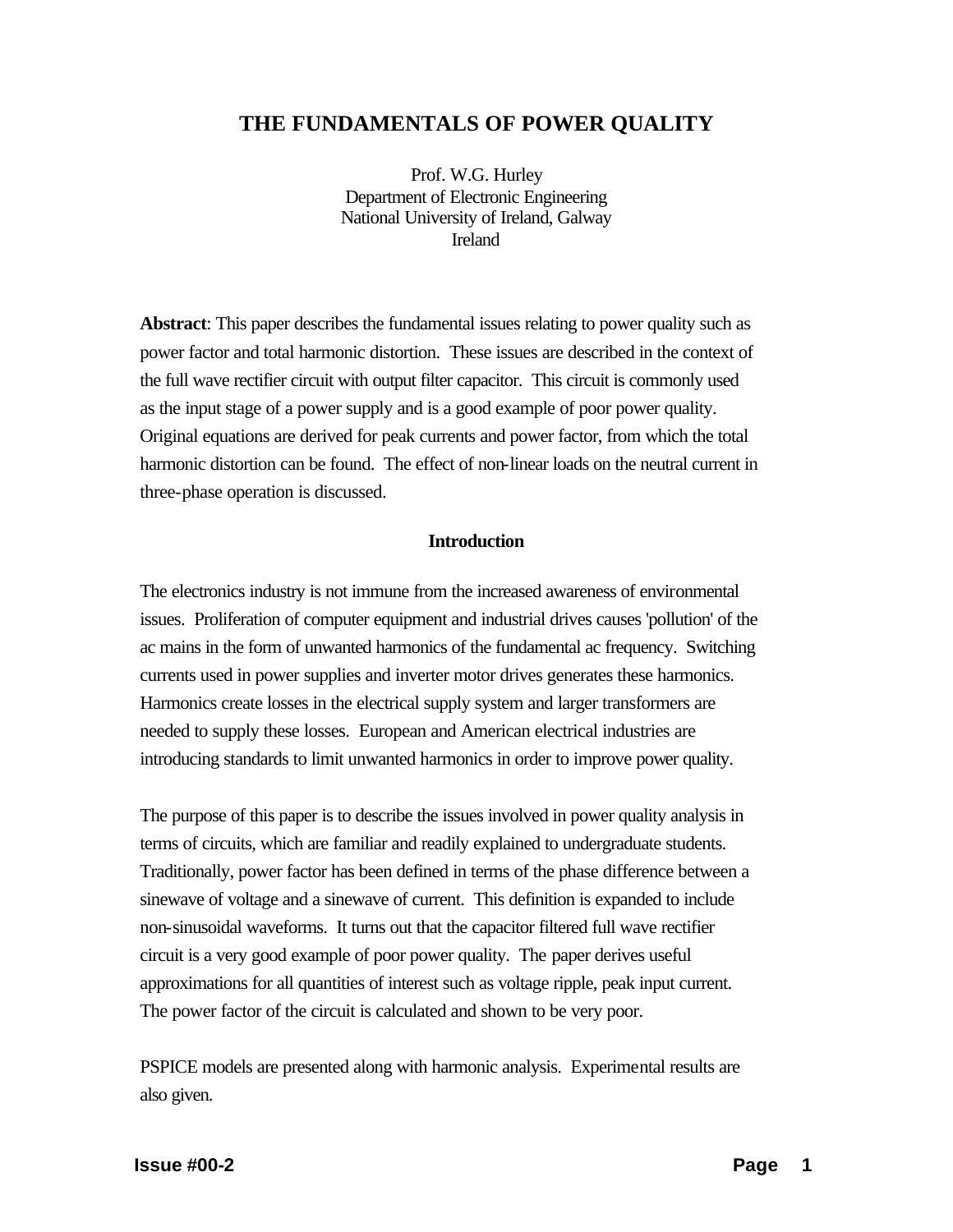## **Power Factor**

A power converter changes the characteristics of electrical supply from one form at the source to another form at the sink or load. Figure 1 shows a regulated dc power supply where the input ac source is converted to a dc output. A full wave rectifier, with an output filter capacitor, would generate the waveforms shown in Figure 1. The power factor of the source is defined as the ratio of real to apparent power

$$
k_p = \frac{\langle p \rangle}{V_s I_s}
$$
 (1)

where  $\langle p \rangle$  is the average power delivered to the circuit and  $V_s$  and  $I_s$  are the R.M.S. values of the input voltage and current respectively. Over an integral number of cycles of period T

$$
\langle p \rangle = \frac{1}{T} \int_{0}^{T} v(t)i(t) dt
$$

The R.M.S. values of  $v_s$  and  $i_s$  may be calculated from the waveforms, for waveform  $v(t)$ the R.M.S. value is V:

$$
V = \sqrt{\frac{1}{T} \int_{0}^{T} v^2(t) dt}
$$

Evidently, knowledge of the voltage and current waveforms allows the power factor to be calculated.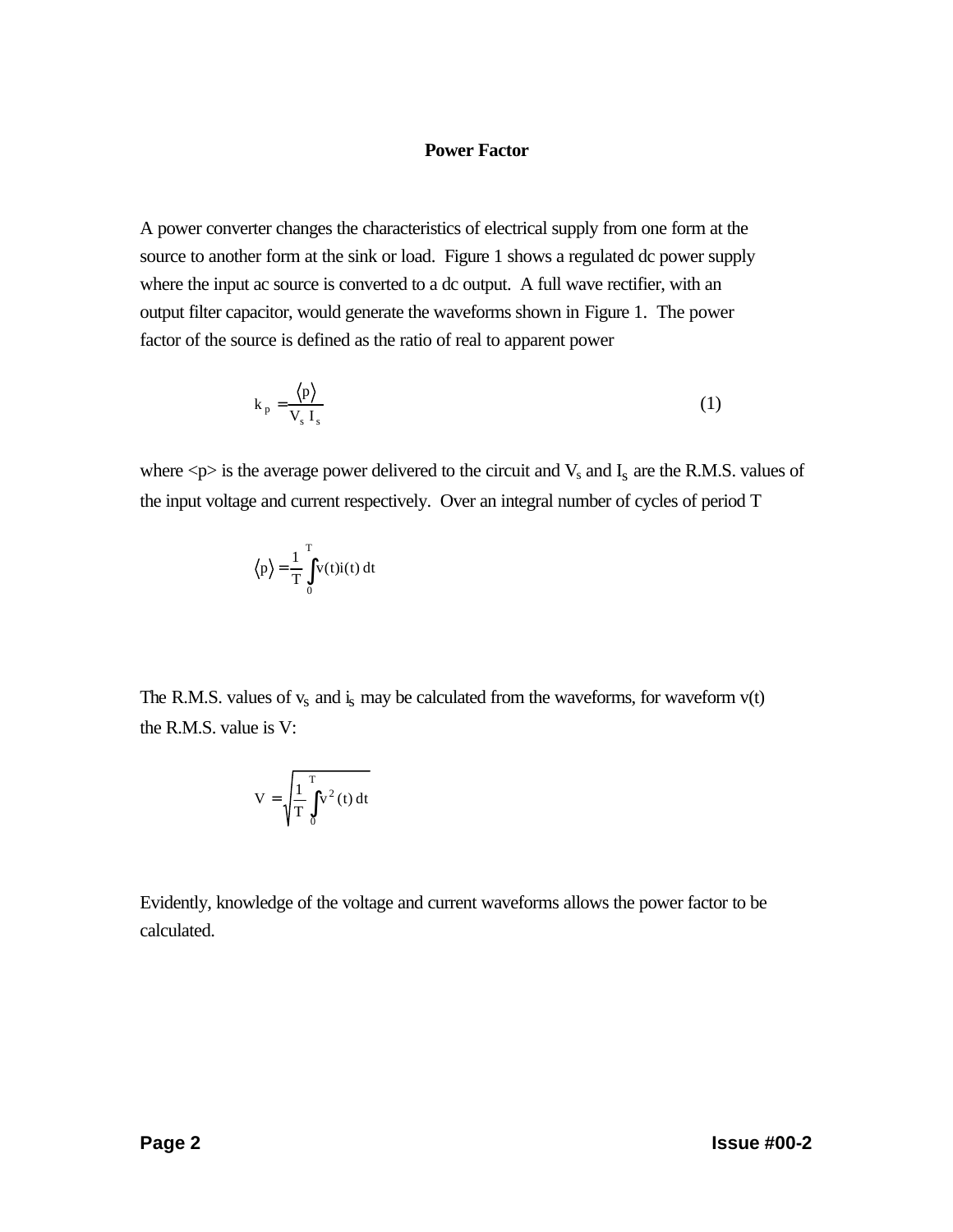

**Figure 1: Power Supply and Associated Waveforms**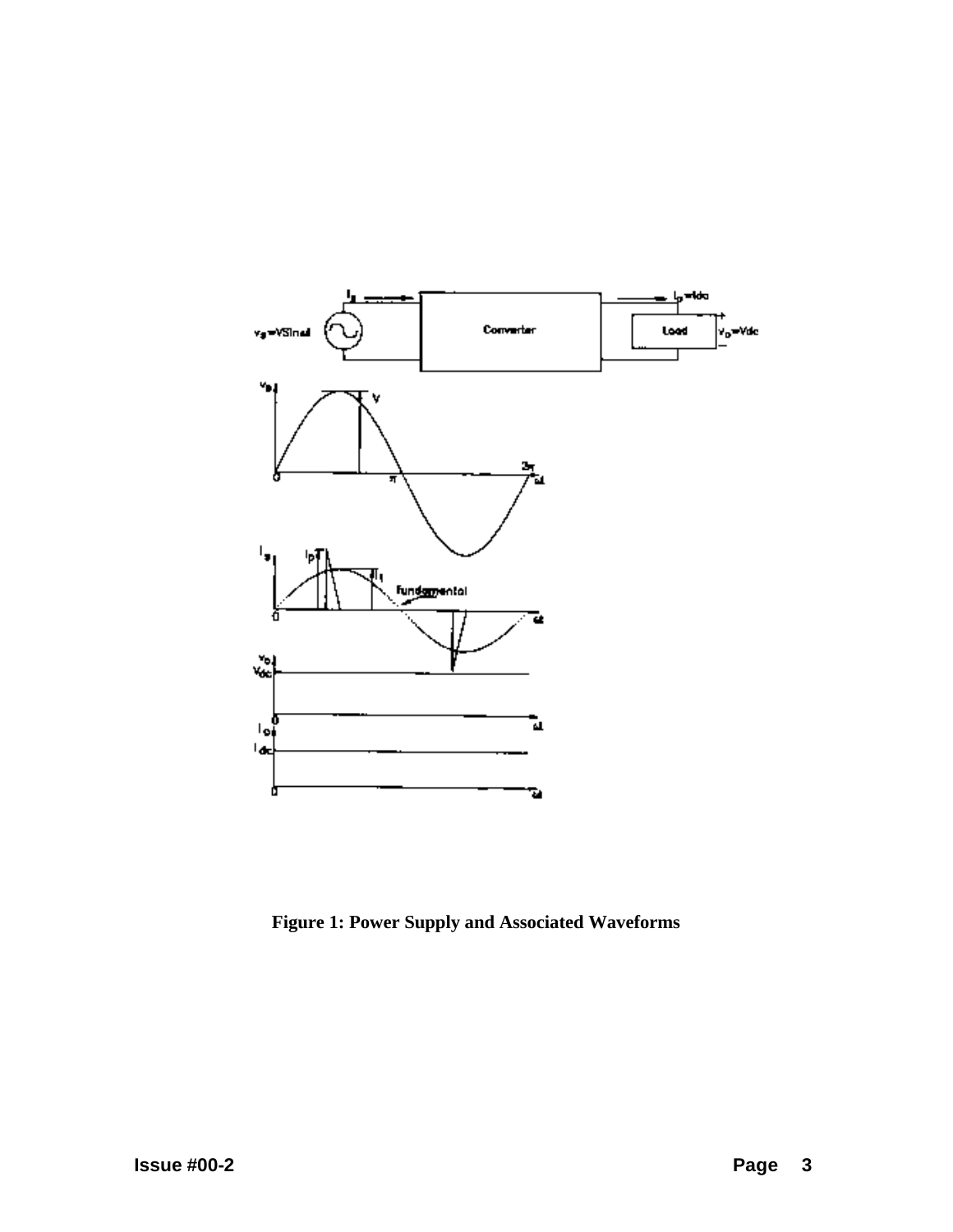The Fourier Series of a non-sinusoidal waveform is given by:

$$
i(t) = I_0 + \sum_{n=1}^{\infty} a_n \cos n\omega t + b_n \sin n\omega t
$$
  
\n
$$
I_0 = \frac{1}{2\pi} \int_0^{2\pi} i(\omega t) d(\omega t)
$$
  
\n
$$
a_n = \frac{1}{\pi} \int_0^{2\pi} i(\omega t) \cos n\omega t d(\omega t)
$$
  
\n
$$
b_n = \frac{1}{\pi} \int_0^{2\pi} i(\omega t) \sin n\omega t d(\omega t)
$$

These expressions are often simplified by recognizing properties such as odd and even functions. When a function is odd  $a_n$  is zero and we can write

$$
i(t) = I_0 + I_1 \sin \omega t + I_2 \sin 2\omega t + \dots
$$

where  $\mathbf{I}_1$  is the peak value of the fundamental of i(t), etc., the R.M.S. value is  $I_1 = \mathbf{I}_1 / \sqrt{2}$ .

The situation in Figure 1is quite common when the voltage waveform is a pure sinusoid and the current contains harmonics. From the definition of  $\langle p \rangle$  the only component of current which will contribute to average power is the fundamental and

$$
\langle p \rangle = V_{r.m.s.} I_{1r.m.s.} \cos \theta
$$

where  $\theta$  is the phase difference between the voltage waveform and the fundamental of the current waveform. This may be rewritten

$$
\langle p \rangle = V_{r.m.s.} I_{r.m.s.} \frac{I_{1r.m.s.}}{I_{r.m.s.}} \cos \theta
$$
  
= V\_{r.m.s.} I\_{r.m.s.} k\_d k\_{\theta} (2)

By definition (1) the power factor is

$$
k_p = k_d k_\theta
$$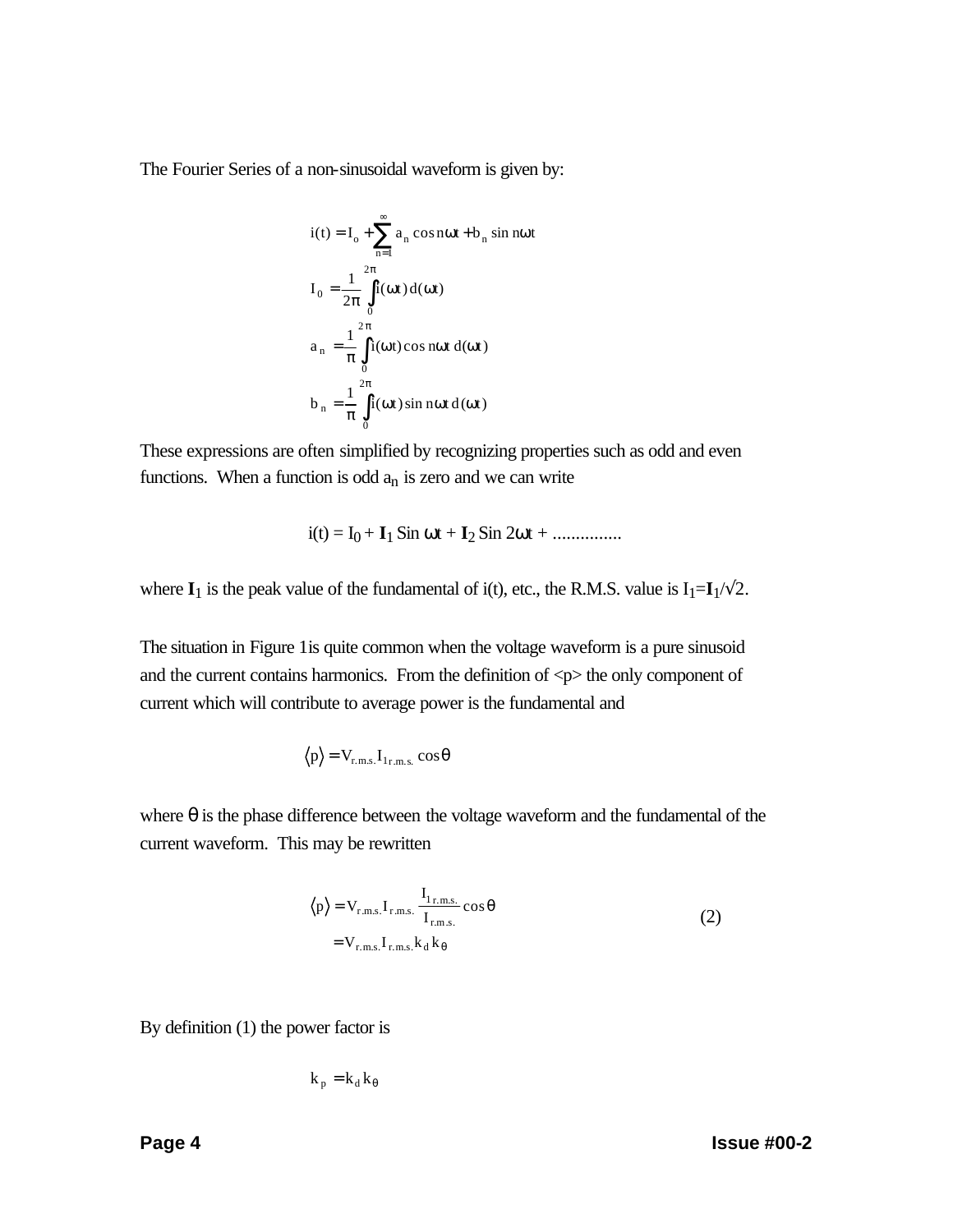where  $k_d$  is called the distortion factor and  $k_\theta$  is called the displacement factor.

$$
k_d = \frac{I_{1r.m.s.}}{I_{r.m.s.}}
$$

$$
k_{\theta} = \cos \theta
$$

Evidently, if the current is pure sinewave,  $k_d$  is unity, and the power factor definition reverts to the classical case. In Figure 1,  $θ$  is 0° and cos  $θ$  is unity. However, as we shall see later, the power factor is less than 0.5, due entirely to the distortion in the current waveform.

The total loss due to all the harmonics in i(t) is

$$
P = R(I_1^2 + I_2^2 + I_3^2 + \dots) = RI_{r.m.s.}^2
$$

The total loss due to the fundamental is

$$
P = RI_1^2
$$

The ratio of the power in all the harmonics except the fundamental to the power loss due to the fundamental is

$$
\frac{R I_{r,m,s.}^2 - R I_1^2}{R I_1^2} = \frac{\sum_{n \neq 1} I_n^2}{I_1^2}
$$

The Total Harmonic Distortion is the square root of this quantity

$$
\text{THD} = \sqrt{\frac{\sum_{n \neq 1} I_n^2}{I_1^2}} = \sqrt{\frac{I_{\text{r.m.s.}}^2}{I_1^2} - 1} \tag{3}
$$

where  $I_n$  is the R.M.S. value of the n<sup>th</sup> harmonic of current. We can deduce the distortion factor from (3) as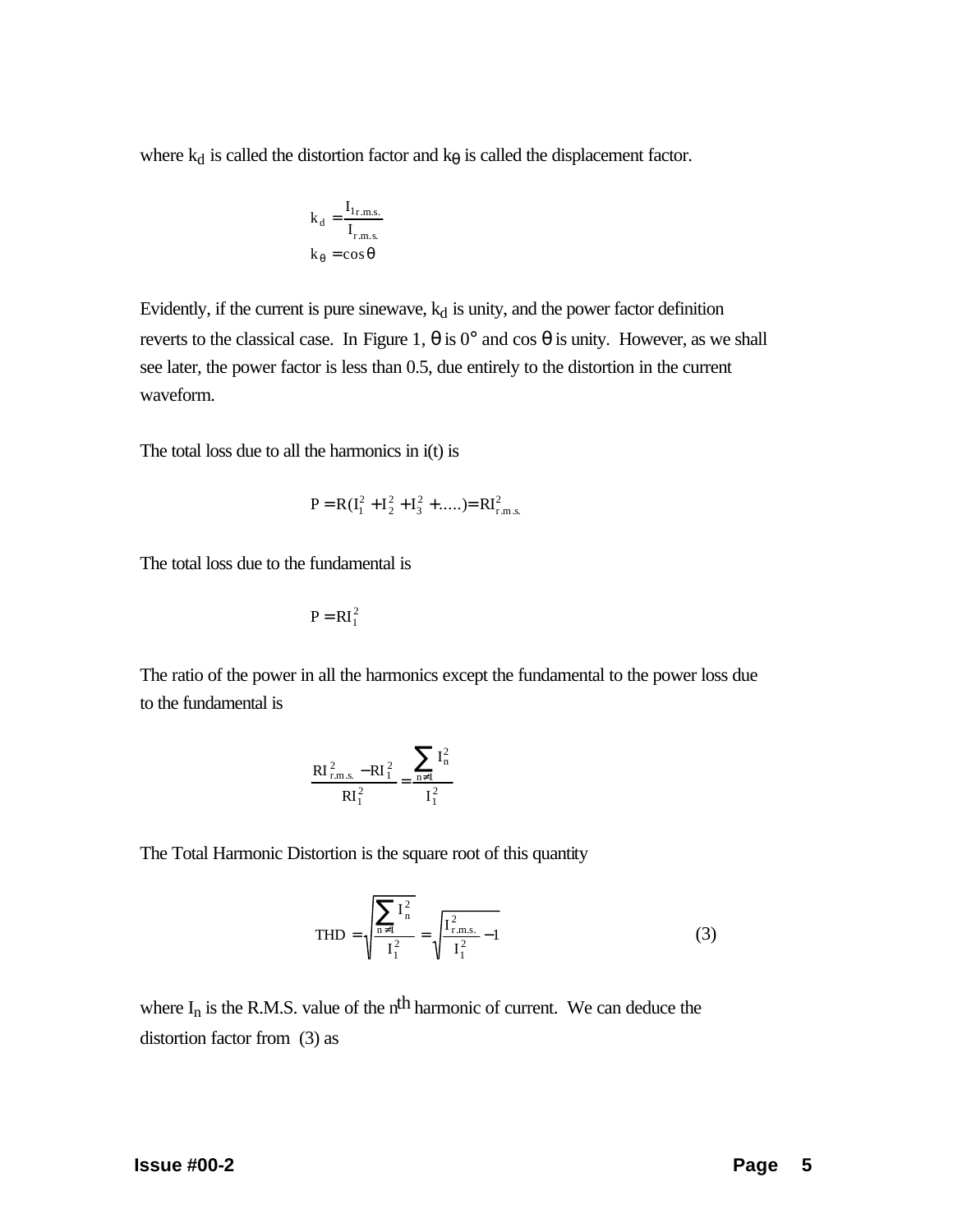$$
k_d = \sqrt{\frac{1}{1 + THD^2}}
$$
 (4)

#### **The Full Wave Rectifier**

The full wave rectifier circuit shown in Figure  $2(a)$  has a sinusoidal input voltage. The filter capacitor C smooths out the rectified sinewave at the expense of short input current pulses. Assuming ideal diodes, and a resistive load, the output current is given by

$$
i_o = C \frac{dv_o}{dt}
$$
 (5)

For a sufficiently large capacitor the voltage ripple is negligible compared to the peak value of the rectified voltage waveform, **V**, and the average output voltage is

$$
V_o = RI_o \approx V \tag{6}
$$

Ridler [1] and Schade [2] analyzed this circuit in detail. The solution involves a transcendental equation, which can be solved by computer analysis. In order to gain insight into the circuit, an approximate analysis is presented, using the approximate waveforms of Figure 2(b). The approximations are reasonably accurate if  $RC > 4T$  and the output voltage ripple  $\Delta V/V_0 < 10\%$ , where T is the period of the ac waveform, and  $\Delta V$  is the voltage ripple as shown in Figure 2.

The capacitor is charged during the period  $\Delta t$  and, for  $\Delta t \ll T/2$ , the discharge time is approximately T/2.

The average output current is obtained from (5):

$$
I_o = C \frac{\Delta V}{\frac{T}{2} - \Delta t} \approx C \frac{\Delta V}{\frac{T}{2}}
$$
 (7)

Rearranging (7) yields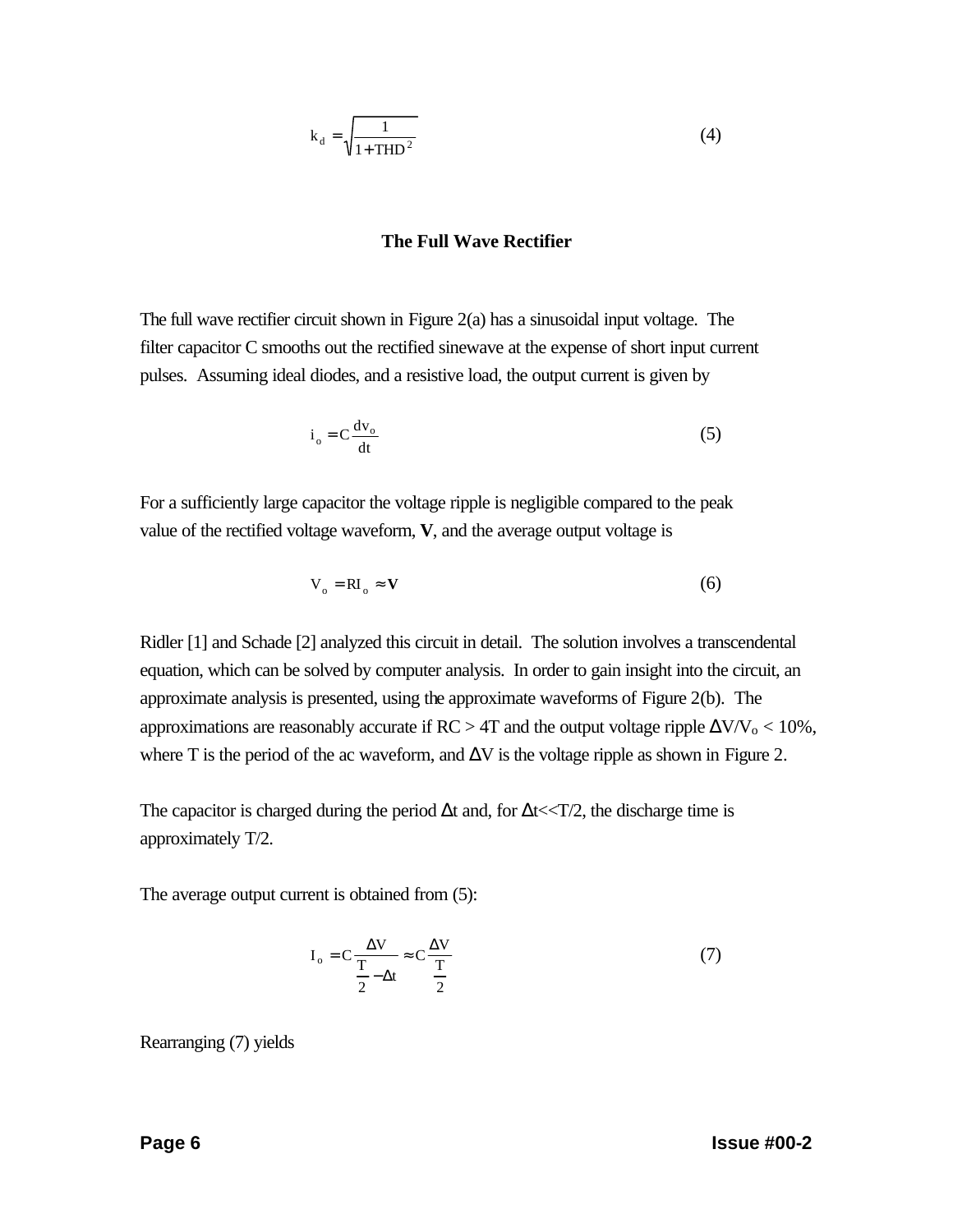$$
\Delta V = I_o \frac{T}{2C} \left\{ 1 - \frac{2\Delta t}{T} \right\} \approx \frac{I_o}{2fC} = \frac{V_o}{2fRC}
$$
 (8)

We can approximate the input diode current as a triangle of height  $I_p$ . The amps-seconds of the capacitor over a complete cycle must be zero, otherwise there would be an indefinite build-up of charge. Thus,

$$
Q = \int i \, dt = \frac{1}{2} I_p \Delta t = I_o \frac{T}{2}
$$
 (9)

The charging voltage of the capacitor follows the input sinusoidal waveform and for small arguments:

$$
\cos x \cong 1 - \frac{x^2}{2}
$$

resulting in (see Figure 2(b))

$$
\Delta V = V(1 - \cos \omega t) \approx \frac{1}{2} V(\omega \Delta t)^2
$$
 (10)

where  $\omega = 2\pi f$  and f=1/T, rearranging gives

$$
\frac{\Delta t}{T} = \frac{1}{\sqrt{2}\pi} \sqrt{\frac{\Delta V}{V}}
$$
(11)

Substituting (11) into (9) and rearrange to obtain the peak diode current:

$$
I_p = \sqrt{2}\pi I_o \sqrt{\frac{V}{\Delta V}}
$$
 (12)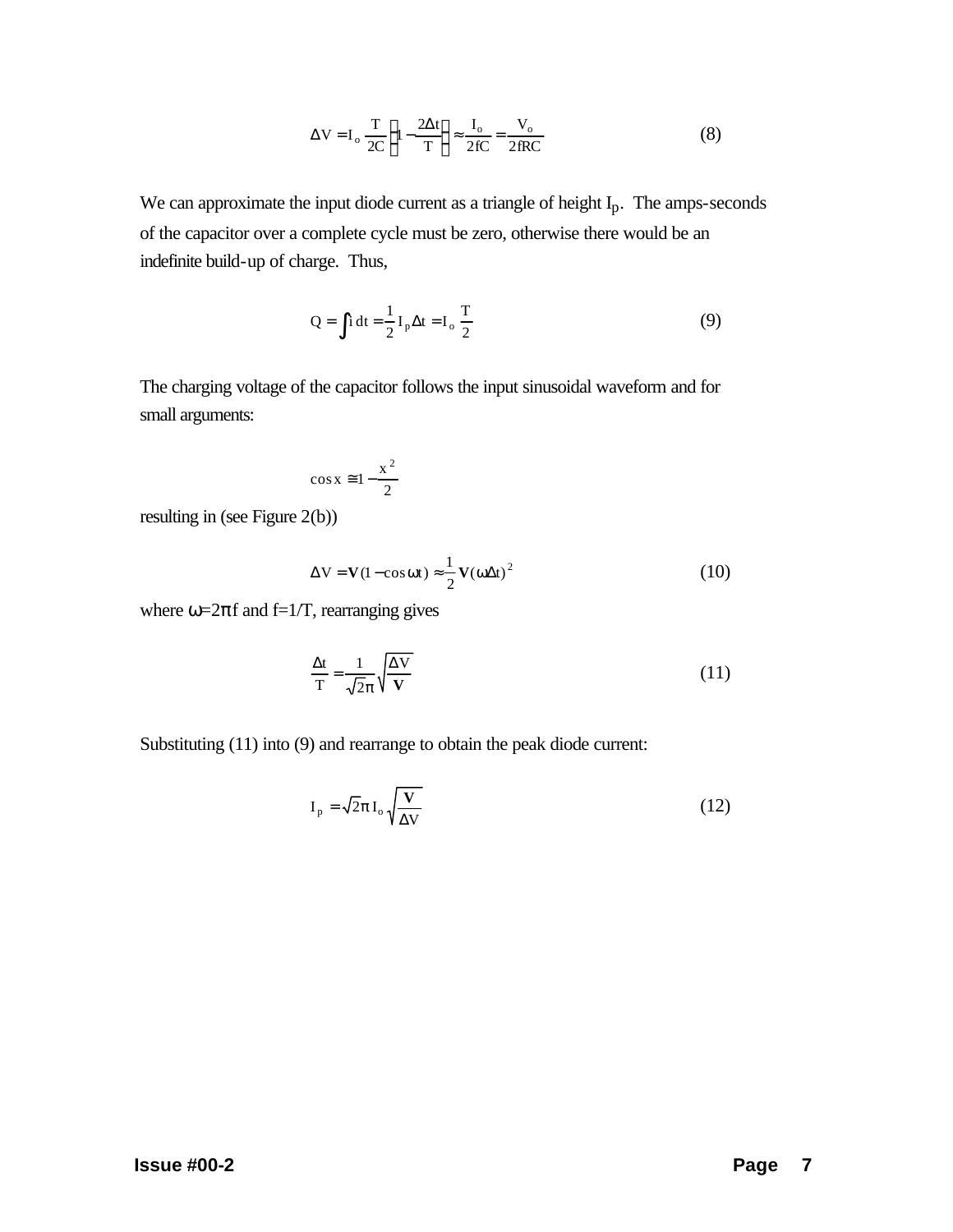

**Figure 2: Full Wave Bridge Rectifier (a) Circuit diagram, (b) Input Voltage, Input Current and Output Voltage Waveforms**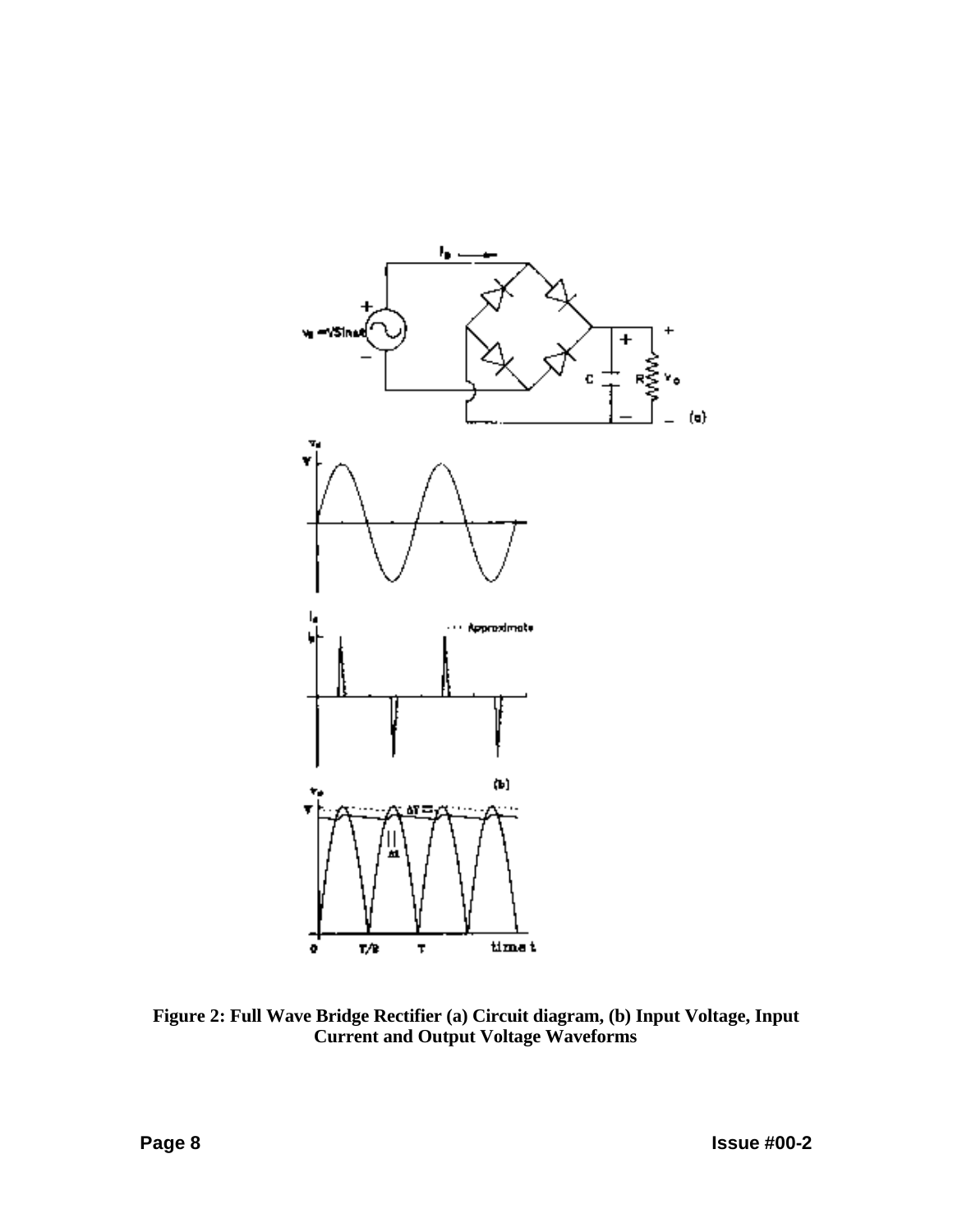#### **Power Factor Calculation**

With ideal diodes, the average power delivered by the source is equal to the output power

$$
\langle p \rangle = V_0 I_0 = VI_0
$$

The R.M.S. value of the source voltage is

$$
V_s = \frac{V}{\sqrt{2}}
$$

The R.M.S. value of the triangular waveform of the source current is

$$
I_s = I_p \sqrt{\frac{\Delta t}{3\frac{T}{2}}}
$$

Substituting for  $I_p$  from (12) and  $\Delta t/T$  from (11) produces an expression for the source current in terms of the output voltage ripple

$$
I_s = \frac{2}{\sqrt[4]{2}} \sqrt{\frac{\pi}{3}} I_o \sqrt[4]{\frac{V}{\Delta V}}
$$

Substituting these expressions in the definition of power factor (1) yields a simple expression for  $k_p$ 

$$
k_p = \frac{\langle p \rangle}{V_s I_s} = 0.82 \sqrt[4]{\frac{\Delta V}{V}} = 0.75 \sqrt[4]{\frac{\Delta V}{V_s}}
$$
 (13)

This simple expression clearly shows that reducing the output ripple also reduces the input power factor, what is surprising is that it has a fourth root dependence. For instance, halving  $\Delta V$  reduces  $k_p$  by about 15%. For  $\Delta V = 10\%$  of  $V_s$ ,  $k_p = 0.42$ .

The result in (13) may be obtained from the definition of the distortion factor,  $k_d$ , in section II, since  $k_{\theta} = 1$ .

#### **Issue #00-2 Page** 9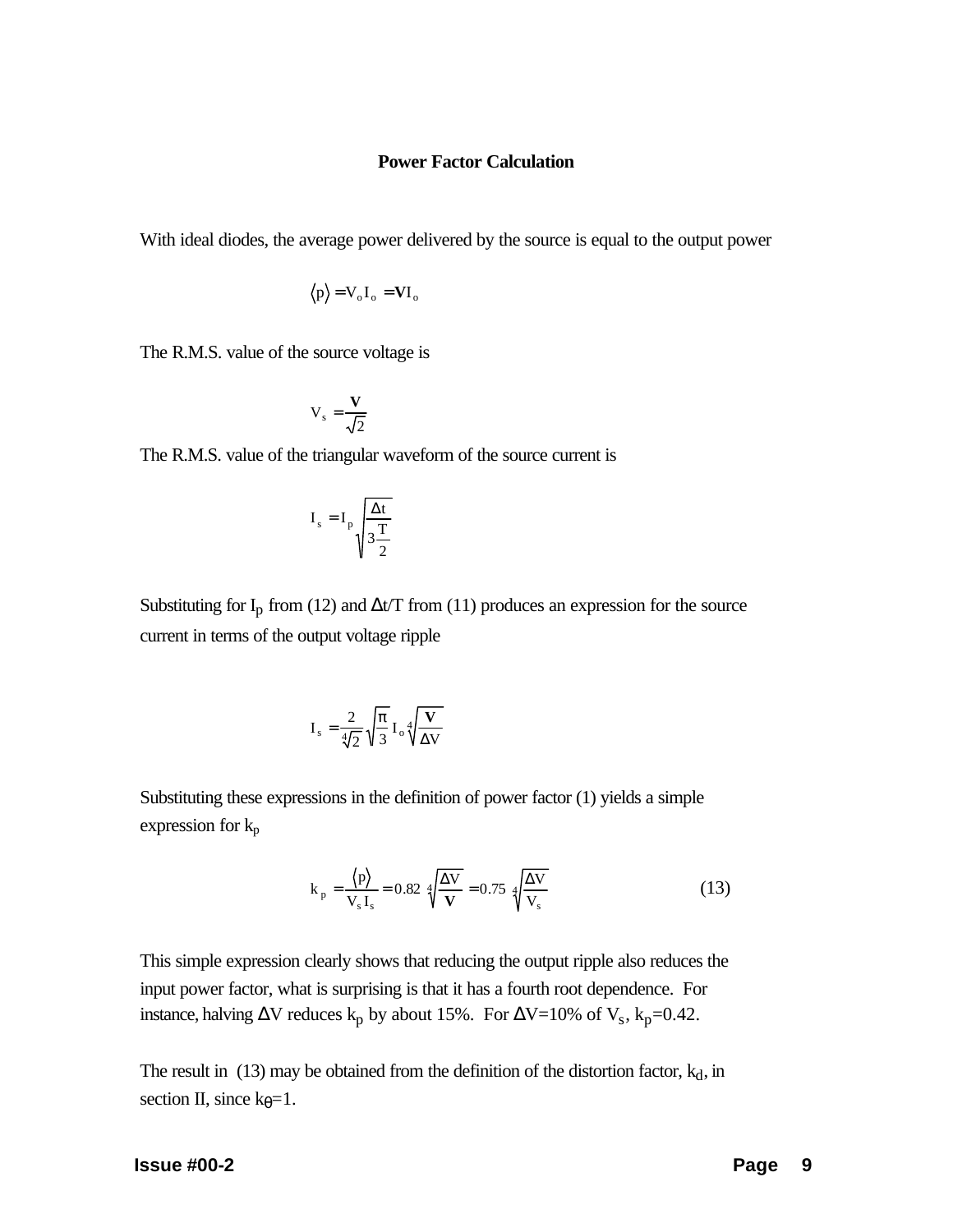#### **Experimental Results: Full Wave Bridge Rectifier**

A full wave bridge rectifier with a capacitor filter was constructed with the following circuit parameters:

$$
V_s = 17.7 \text{ V R.M.S. at 50 Hz}, V=25 \text{ V}
$$
  
R = 22  
C = 10,000µF

In a practical circuit there is always some source resistance in addition to the resistance of the conducting diodes. This source resistance is very critical to the input current and power factor calculations. It is relatively straightforward to include this in our analysis. The analysis with  $R_s$  do not shed any further light on the concepts developed so far, however for clarity the details are given in Appendix A; In the following results section both cases are calculated, i.e.  $R_s = 0$  and  $R_s = 0.33$ . The calculations are compared with results from a PSPICE simulation and finally experimental results are given. The results are summarized in Table 1. The average output voltage is calculated using (6), with a further 1.5 V subtracted to account for two diode drops. With  $Rs=0.33$ ,  $(A4)$  is iterated to obtain  $V_0$  and  $I_0$ . The voltage ripple is calculated using (8). The peak diode current is calculated from (12) and (A5) and finally (13) and (A7) yield the power factor. The Total Harmonic Distortion is found from (4), assuming  $k_{\theta}=1$  and  $k_{\theta}=k_{\theta}$ . There is a very small displacement angle, which can be seen by examining Figure 2(b). The capacitor charging process is not centered exactly on the peak of the input voltage waveform. Applying (4) to the experimental results would suggest  $k_d$ =0.637 and  $k_{\theta}$ =0.989 or  $\theta$ =8.5 for k<sub>p</sub>=0.63. Examination of the results shows that varying R<sub>s</sub> does not improve the overall agreement between experimental and approximate results. The source current waveform contains odd harmonics only and the first ten are used in the PSPICE calculation. Figure 3 shows the experimental waveforms for input voltage, input current and output voltage. Figure 4(a) shows the frequency spectrum generated by PSPICE for  $R_s = 0.33$  and Figure 4(b) shows the actual spectrum obtained from a power quality analyzer.

Examination of Table 1 shows that there is broadly very good agreement between the approximate analysis, PSPICE simulation and experimental results.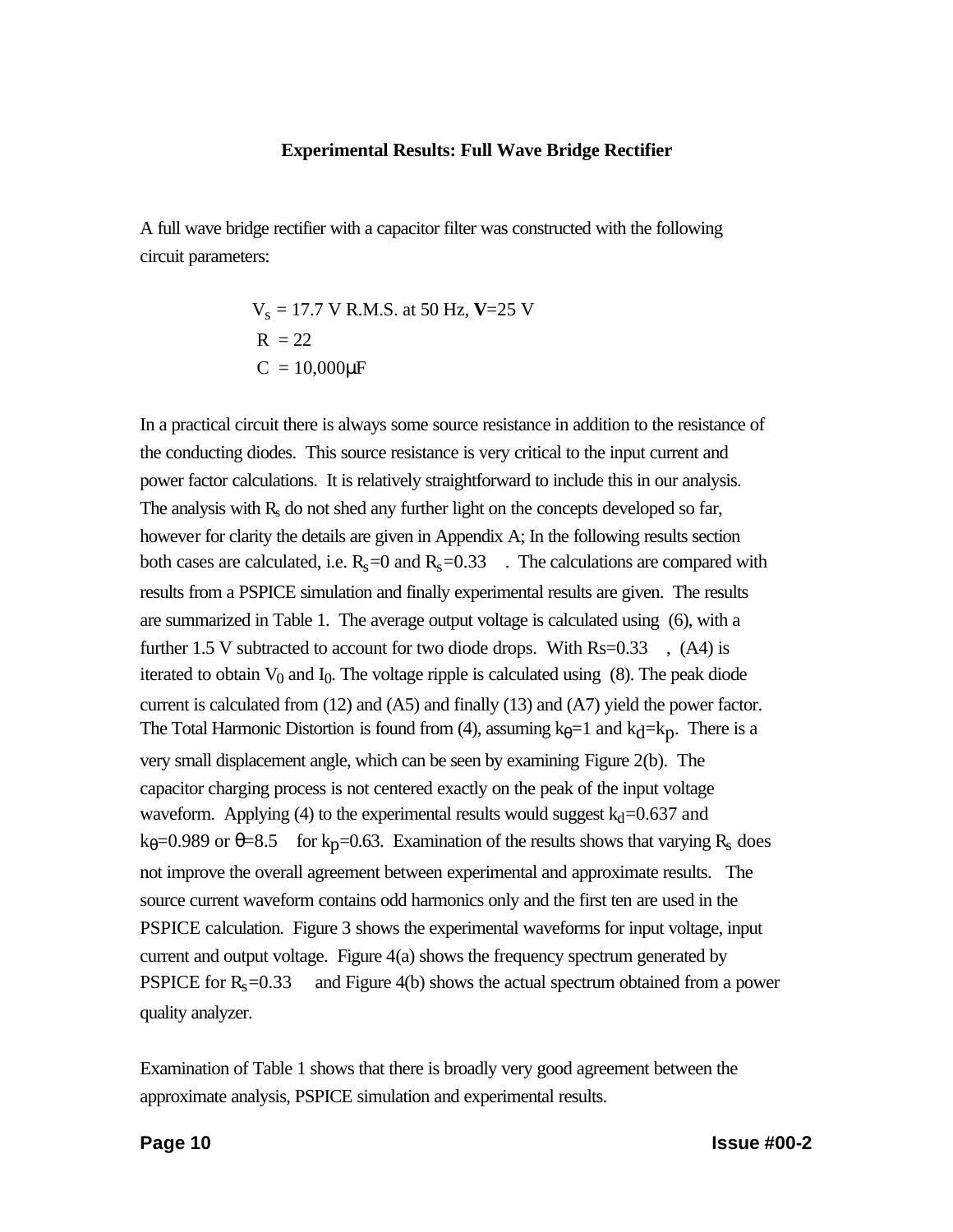| חו<br>۱<br>г і |  |
|----------------|--|
|----------------|--|

| <b>Calculated and Experimental Results for the Full Wave Bridge Rectifier</b> |                   |               |                   |               |                     |  |  |  |
|-------------------------------------------------------------------------------|-------------------|---------------|-------------------|---------------|---------------------|--|--|--|
|                                                                               | $R_s = 0$         |               | $R_s = 0.33$      |               |                     |  |  |  |
|                                                                               | <b>Calculated</b> | <b>PSPICE</b> | <b>Calculated</b> | <b>PSPICE</b> | <b>Experimental</b> |  |  |  |
| Average Output Voltage $V_0(V)$                                               | 23.5              | 22.8          | 22.6              | 21.3          | 22.2                |  |  |  |
| Average Output Current $I_0(A)$                                               | 1.07              | 1.0           | 1.0               | 1.0           | 1.0                 |  |  |  |
| Voltage Ripple $\Delta V(V)$                                                  | 1.07              | 0.91          | 1.07              | 0.73          | 1.2                 |  |  |  |
| Peak Diode Current $Ip(A)$                                                    | 23.0              | 19.7          | 7.2               | 5.7           | 6.1                 |  |  |  |
| Power Factor $k_p$                                                            | 0.37              |               | 0.67              |               | 0.63                |  |  |  |
| THD%                                                                          | 251               | 214           | 112               | 118           | 121                 |  |  |  |



**Figure 3: Experimental Waveforms: R1 Input Voltage 50V/div, R2 Output Voltage 5V/div, R3 Output Current 2A (10mV)/div, 5ms/div**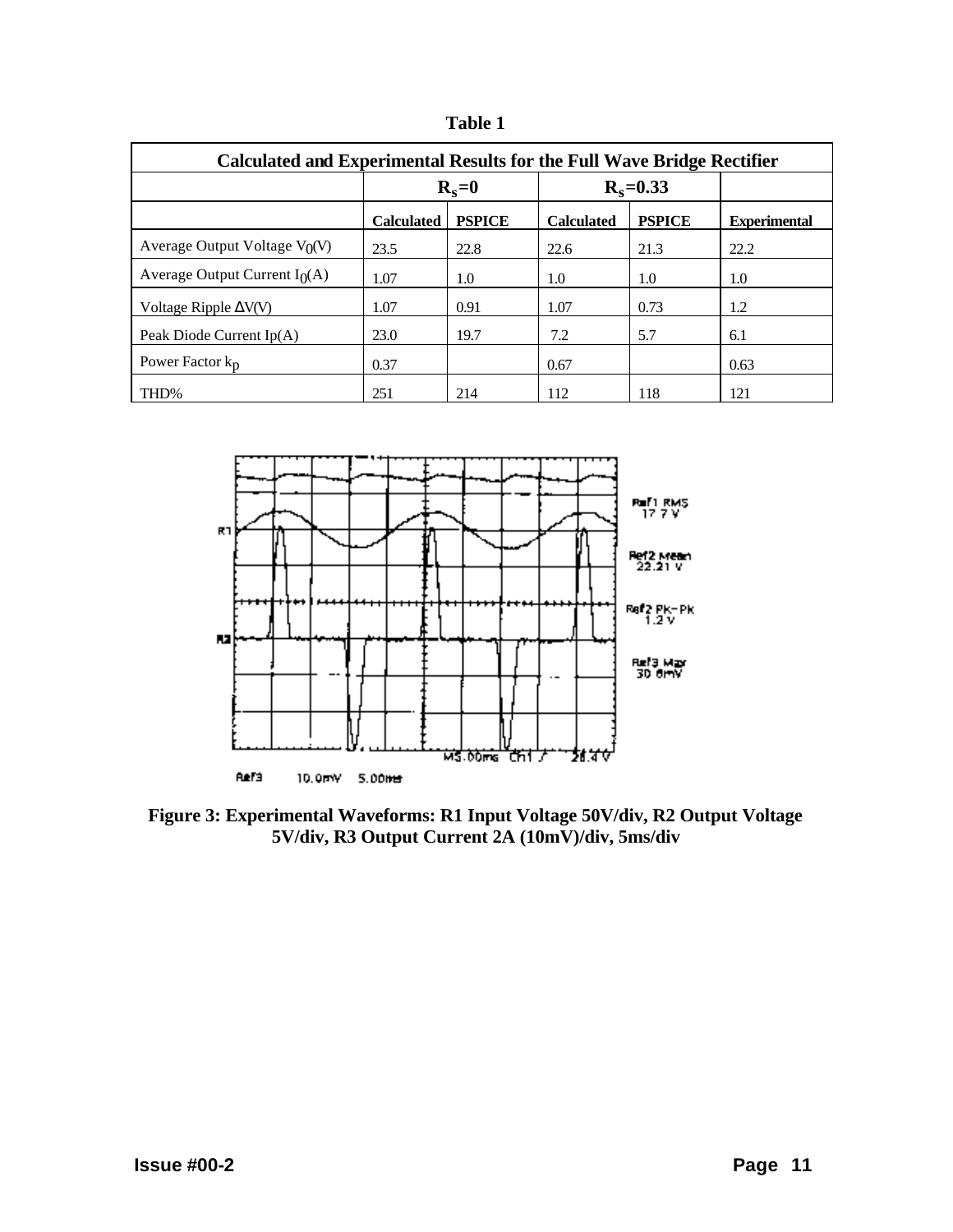

**Figure 4: Fourier Analysis (a) PSPICE, (b) Experimental**

#### **Three Phase Operation**

A three-phase supply is shown in Figure 5(a), which is connected to a three-phase load consisting of three full-wave rectifiers connected in star. This could be a large office complex with many personal computers and printers which have rectifier inputs. This is a three-phase balanced non-linear load. The neutral current is zero in a balanced threephase linear load.

The load current is 100 A. Consider the case where the output voltage ripple  $(\Delta V/V_s)$  is 10%, the power factor found with (13) is 0.42. The R.M.S. value of the phase current is

$$
I_{a} = \frac{\langle p \rangle}{k_{p} V_{s}} = \frac{\sqrt{2} V_{s} I_{o}}{k_{p} V_{s}} = \frac{\sqrt{2} 100}{0.42} = 332 A
$$

**Page 12 Issue #00-2**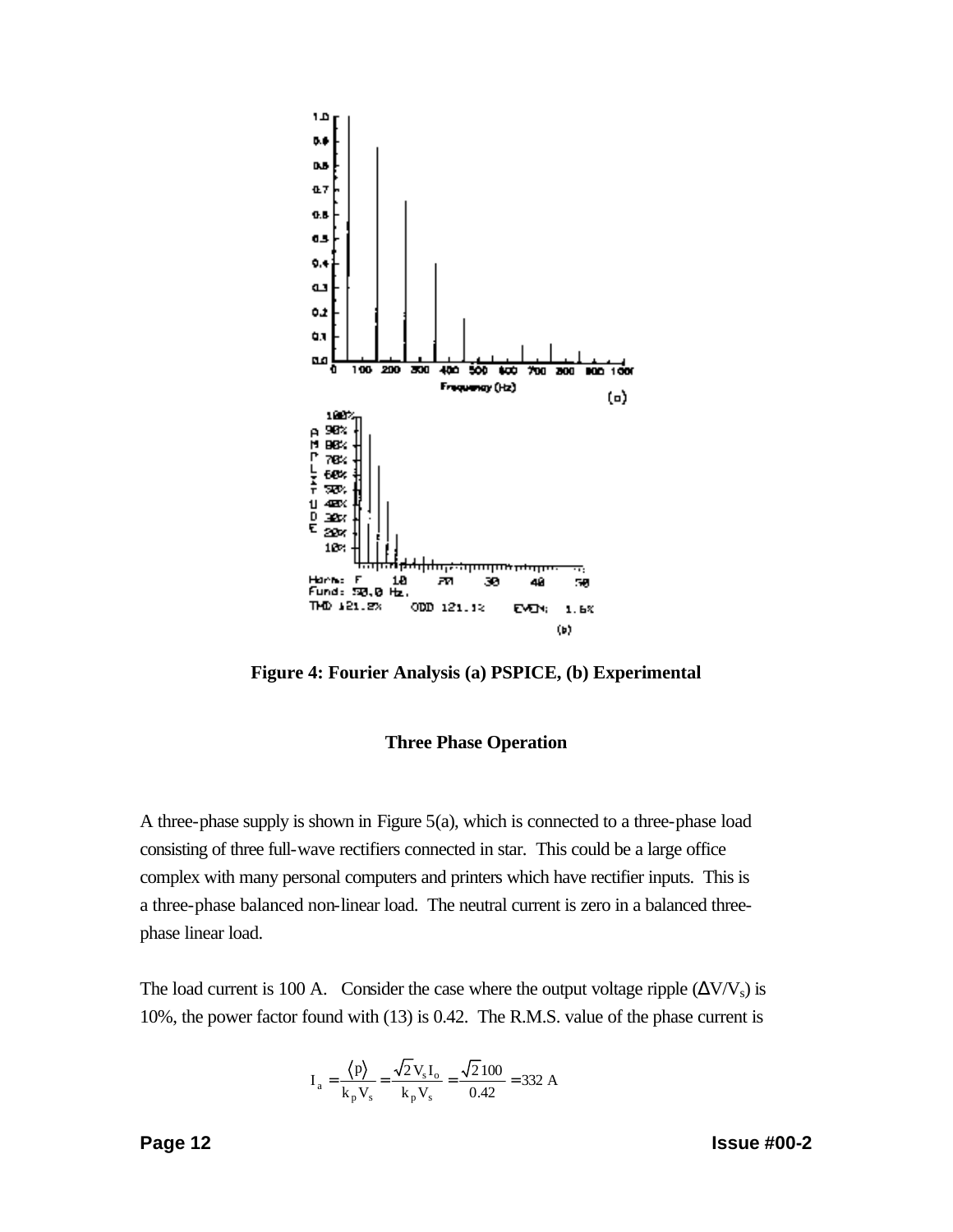The phase currents appear in pulses as shown in Figure 5(b).

The neutral current is the sum of the phase currents. The R.M.S. value of the current in the neutral is

$$
I_{n} = \sqrt{I_{a}^{2} + I_{b}^{2} + I_{c}^{2}} = \sqrt{3}I_{a} = \sqrt{3}332 = 575 \text{ A}
$$

In a balanced linear three-phase load, the phase currents add to zero in the neutral, here the neutral current is almost double the line or phase currents.



**Figure 5: Three-Phase Non-Linear Load (a) Circuit, (b) Voltage and Current Waveforms**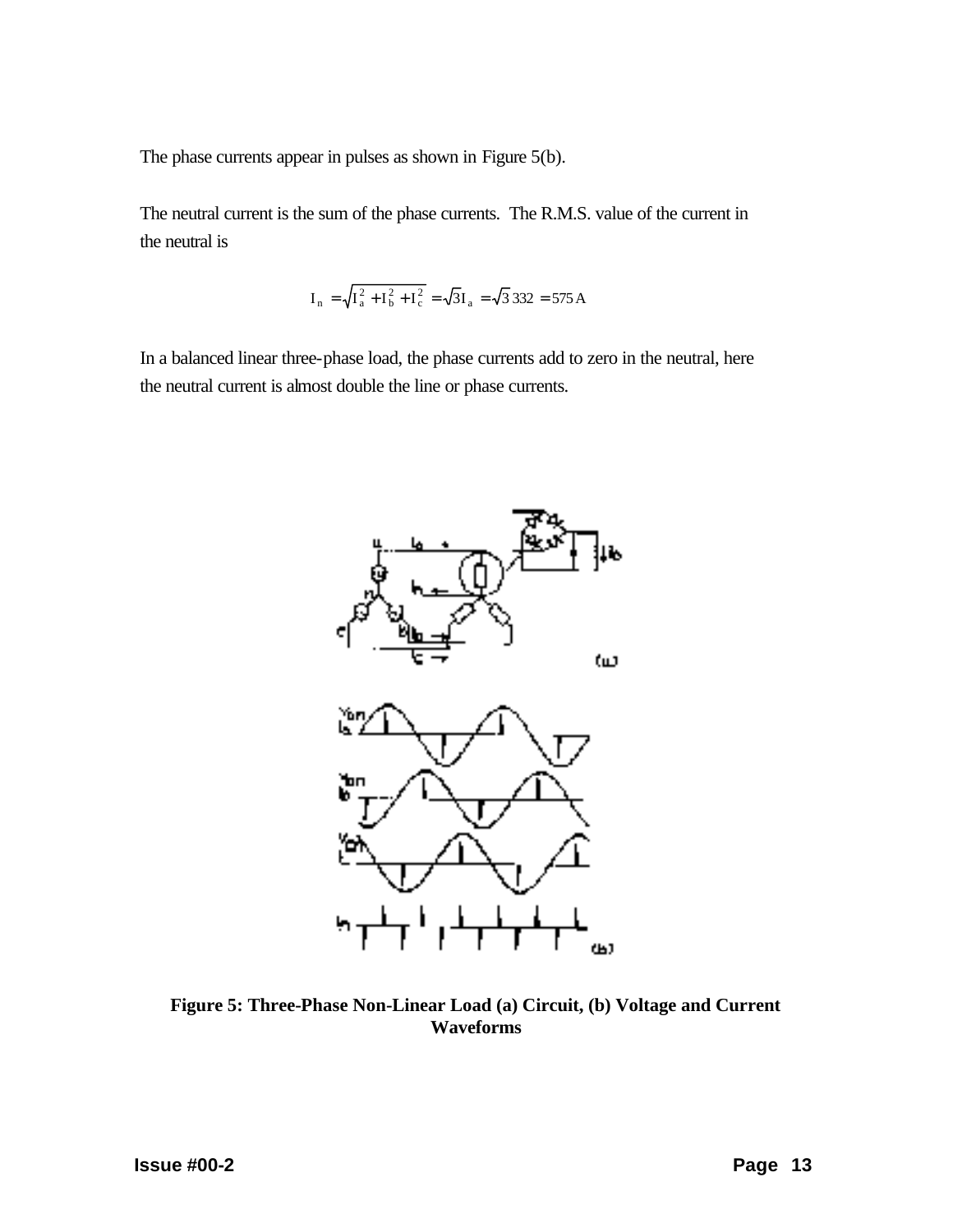

**Figure A1: Full Wave Rectifier with Source Resistance R (a) Circuit Diagram,(b) Voltage and Current Waveforms**

## **Conclusions**

A general theory of power factor has been presented. The definition of power factor ties together concepts such as distortion factor, displacement factor and total harmonic distortion, in a consistent manner. It has been shown that knowledge of the fundamental harmonic of a complex waveform is sufficient in many cases of practical interest.

Simple, but effective, approximations have been derived for a circuit, which is very difficult to analyze. The general concept of power quality is explained in terms of a circuit, which is familiar to students and is, in itself, an example of poor power quality. Experimental results have been presented and the theories have been verified.

## *References*

[1] Ridler, P.F., Rhod, F. 'Analysis of Single-Phase Capacitor-Input Rectifier Circuits', Proc. IEE, Vol. 117, No. 12, December 1970.

[2] Schade O.H. 'Analysis of Rectifier Operation', Proc. Inst. Radio Engrs., Vol. 31, 1943.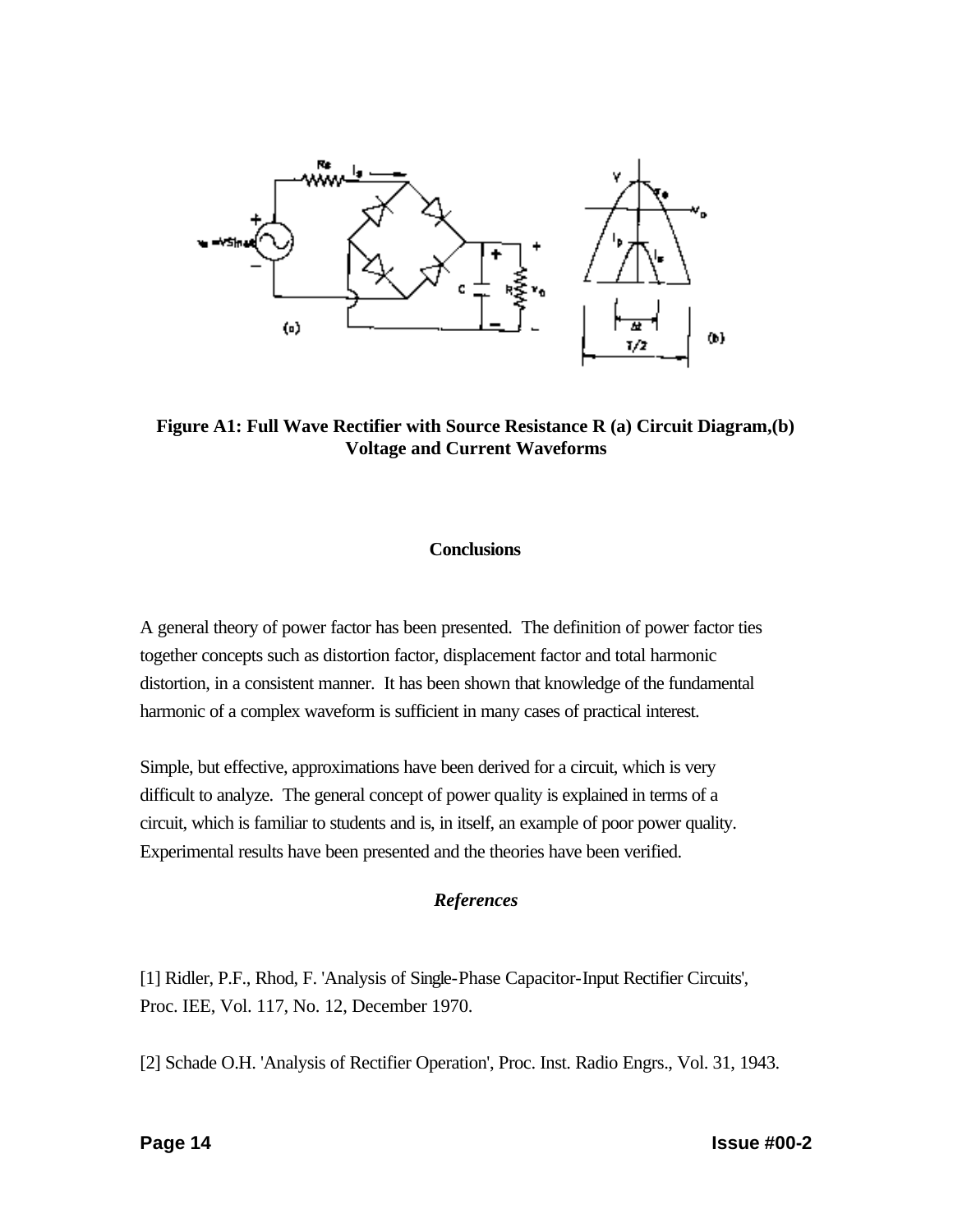[3] Gray, P.E., Cambell, L.S. 'Electronic Principles: Physics, Models and Circuits', Wiley, New York, 1969.

#### **Appendix A: Including a Source Resistance Rs**

The source resistance  $R_s$ , shown in Figure A1 (a), slows down the charging rate of the capacitor. As the load current increases, the average load voltage decreases allowing the diode conduction interval to increase. Additional charge is placed on the capacitor to supply the increased load current. Charge balance must be maintained and therefore (9) still applies. The shape of the charging current becomes more sinusoidal, as shown in Figure A1 (b). The analysis which follows is based on that developed by Grey and Searle [3]. It assumes that  $R<sub>S</sub>$  includes all parasitic effects; diode voltage drop, source resistance, etc.

In this analysis, the origin is taken at the peak of the input voltage and the diode conduction interval is  $\pm \frac{\Delta x}{2}$  $\frac{\Delta t}{2}$ . The supply current is

$$
i_s(t) = \frac{V \cos \omega t - V_o}{R_s}
$$
 (A1)

Performing the integration in (9), and noting that the peak supply current is

$$
I_p = \frac{V - V_o}{R_s}
$$

gives

$$
\frac{\mathbf{V}}{\mathbf{R}_s} \left[ 1 - \frac{\mathbf{V}_o}{\mathbf{V}} \right] \frac{\Delta t}{T} = \mathbf{I}_o \tag{A2}
$$

At  $\omega t = \omega$  t/2 the supply voltage is equal to the load voltage and the diode conduction ceases

$$
V_o = V \cos(\omega \frac{\Delta t}{2}) \approx V \left[ 1 - \frac{1}{2} \left( \frac{\omega \Delta t}{2} \right)^2 \right]
$$

**Rearranging**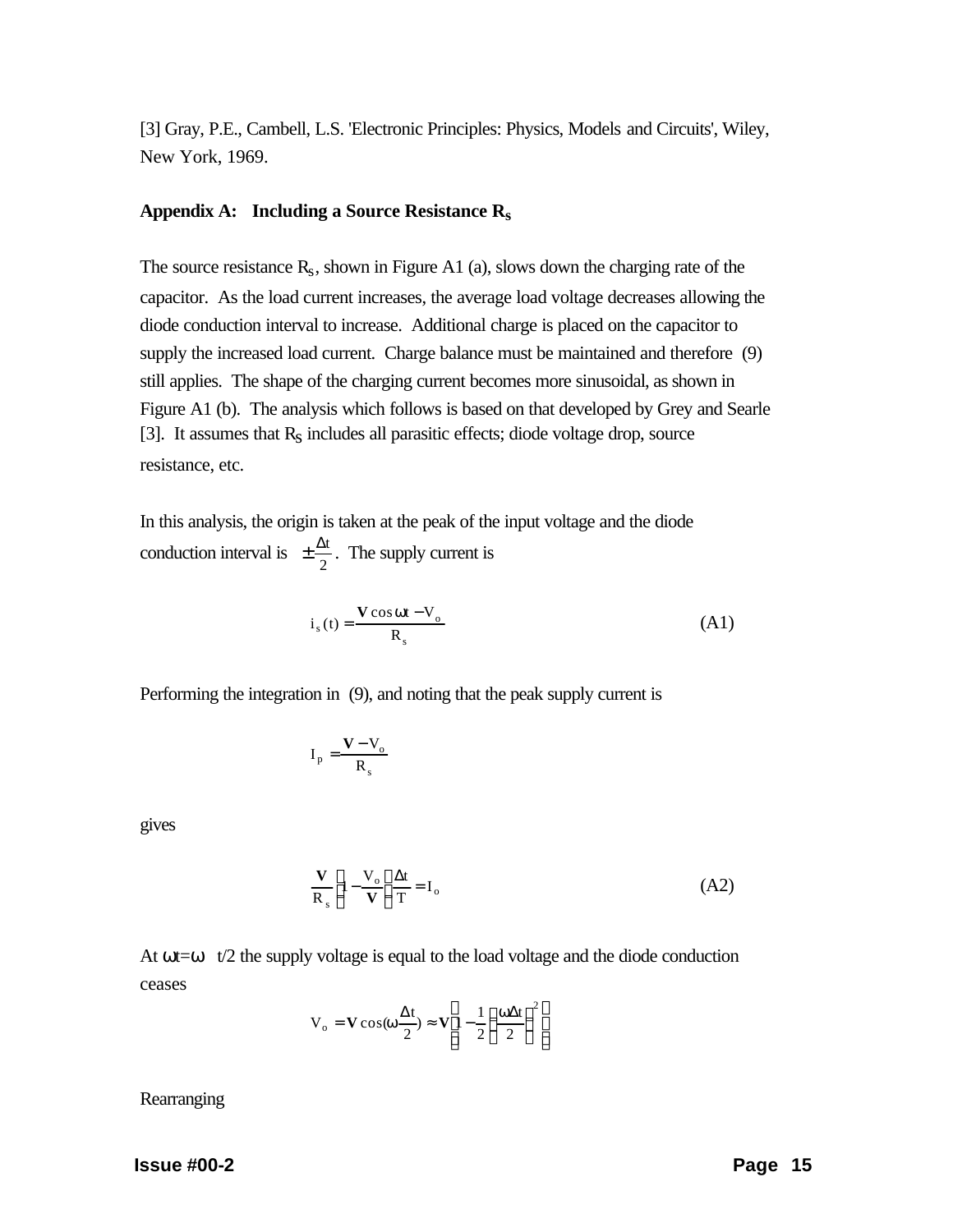$$
1 - \frac{V_o}{V} = \frac{\pi^2}{2} \left(\frac{\Delta t}{T}\right)^2
$$
 (A3)

Combining (A2) and (A3) yields

$$
\frac{\mathbf{V}_o}{\mathbf{V}} = 1 - \frac{1}{\sqrt[3]{2}} \left[ \frac{\pi R_s I_o}{\mathbf{V}} \right]^{\frac{2}{3}}
$$
(A4)

The peak value of the supply current is

$$
I_{p} = \frac{V - V_{o}}{R_{s}} = \left[\frac{V}{2R_{s}}\right]^{\frac{1}{3}} (\pi I_{o})^{\frac{2}{3}}
$$
 (A5)

and

$$
\frac{\Delta t}{T} = \sqrt[3]{\frac{2R_s I_o}{\pi^2 V}}
$$
(A6)

The displacement factor is unity. Performing the integration outlined in Section II, the distortion factor of the source current in (A1) is

$$
k_{d} = \frac{\frac{D}{\sqrt{2}} - \frac{1}{\sqrt{2}\pi} \sin \pi D}{\sqrt{D + \frac{D}{2} \cos \pi D - \frac{3}{2\pi} \sin \pi D}}
$$
(A7)

where

$$
D = \frac{\Delta t}{\frac{T}{2}}
$$
 (A8)

This expression is not amenable to simplification. An alternative approach is to represent each current pulse with a sinewave of half-period DT/2, giving

$$
k_d = \frac{4\sqrt{D}}{\pi} \frac{\cos \frac{\pi D}{2}}{1 - D^2} \approx \frac{4\sqrt{D}}{\pi}
$$

**Page 16 Issue #00-2**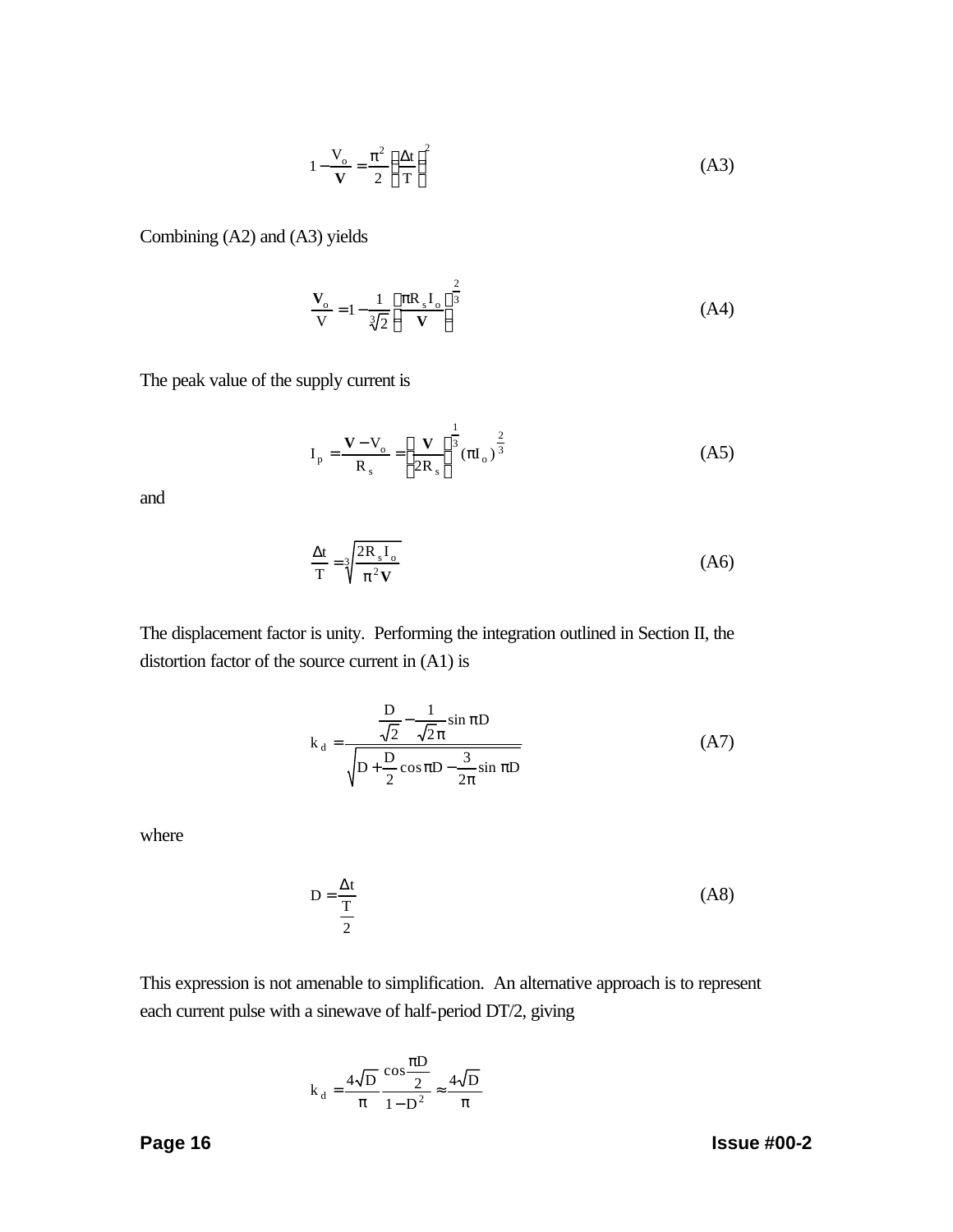and taking D in (A8) using (A6)

$$
k_p = 1.38 \sqrt[6]{\frac{R_s I_o}{V}} = 1.3 \sqrt[6]{\frac{R_s I_o}{V_s}}
$$
 (A9)

This is a simple straightforward equation for the power factor, which solves an extremely complex analytical problem. On first examination, it would appear from (A9) that the power factor is zero for  $R_s = 0$ . It must be recalled that these are simple approximations of a very complex circuit and as the experimental results have shown they are extremely effective in calculating parameters of interest. In the example given, the value of peak diode current given by (A5) for  $R_s = 0.01$  corresponds to that given by (12) for  $R_s = 0$ , so clearly in cases of practical interest the formulas work very well.

## **Biographical Summary**

**William Gerard Hurley** (M'77, SM'90) was born in Cork, Ireland. He graduated from the National University of Ireland, Cork in 1974 with a Bachelor's degree (hons) in electrical engineering. He completed the Master's degree in electrical engineering at the Massachusetts Institute of Technology in 1976. He completed the Ph.D. on Transformer Modeling at the National University of Ireland, Galway in 1988.

He worked for Honeywell Controls in Canada as a product engineer from 1977 to 1979 and as a Development Engineer in transmission lines at Ontario Hydro from 1979 to 1983. He lectured in electronic engineering at the University of Limerick, Ireland from 1983 to 1991 and is currently Associate Professor of electrical engineering in the Department of Electronic Engineering at the National University of Ireland, Galway. He is the Director of the Power Electronics Research Center there. He was visiting professor of electrical engineering at the Massachusetts Institute of Technology in 1997/1998. Research interests include high frequency magnetics and power quality.

Prof. Hurley is a member of the Administrative Committee of the Power Electronics Society of the IEEE and a member of Sigma Xi. He is General Chair for the IEEE Power Electronics Specialists Conference in 2000.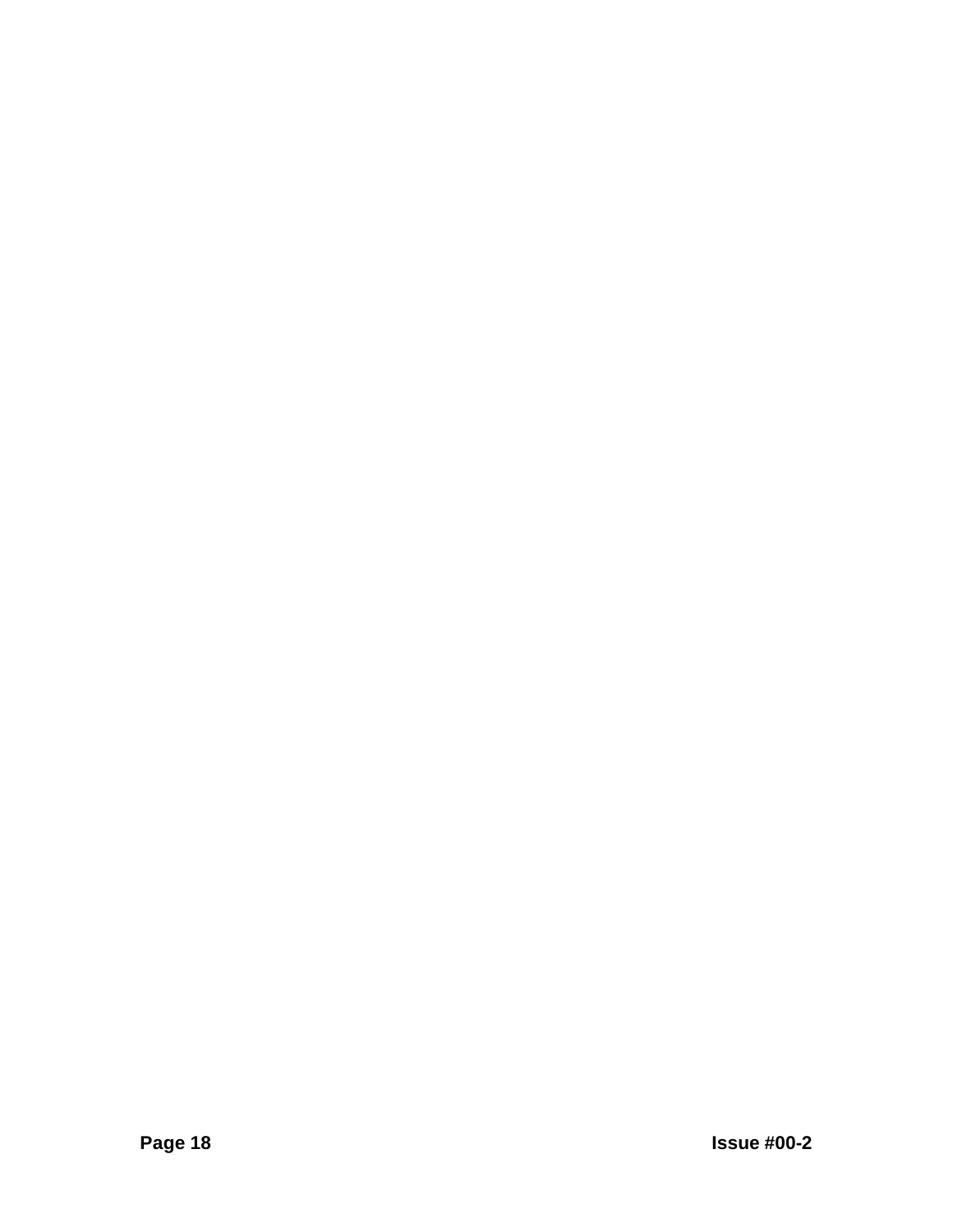# **A STUDY ON THE HARMONIC ANALYSIS AND FILTER DESIGN ON DISTRIBUTION SYSTEM USING SUPERHARM**

C.H.Kim, PhD J.P.Lee School of Electrical & Computer Engineering, SungKyunKwan University, Suwon City, Korea

#### **Introduction**

The increasing application of power electronic equipment [especially (ASDs: adjustablespeed drives)] on distribution systems has led to a growing concern for harmonic distortion and the resulting impacts on system equipment and operations. The ASDs drives a process, whether fluid, gas, material, or air with a variable speed induction motor. Modern ASDs employ power electronic devices to generate the variable frequency power supply for AC motor speed control. Assessment and mitigation of the ASD harmonic effects on supply systems have become an important aspect of power quality management [1].

Harmonic simulations are used to quantify the distortion in voltage waveforms in a power system. Computer simulation is one of the effective ways to assess the harmonic effects of ASDs.

The utility has the responsibility of supplying to the customer a certain degree of quality power and the customer has the responsibility of not disrupting this quality of power in a manner that would affect other customers or the utility itself. Standards exist that serve as guidelines for the limits of power quality for the utility and the customer, such as IEEE 519-1992.

The aim of this study is to calculate the quantity of harmonic voltage by varying the ASD side load and to design the optimal harmonic filter for the elimination of harmonics.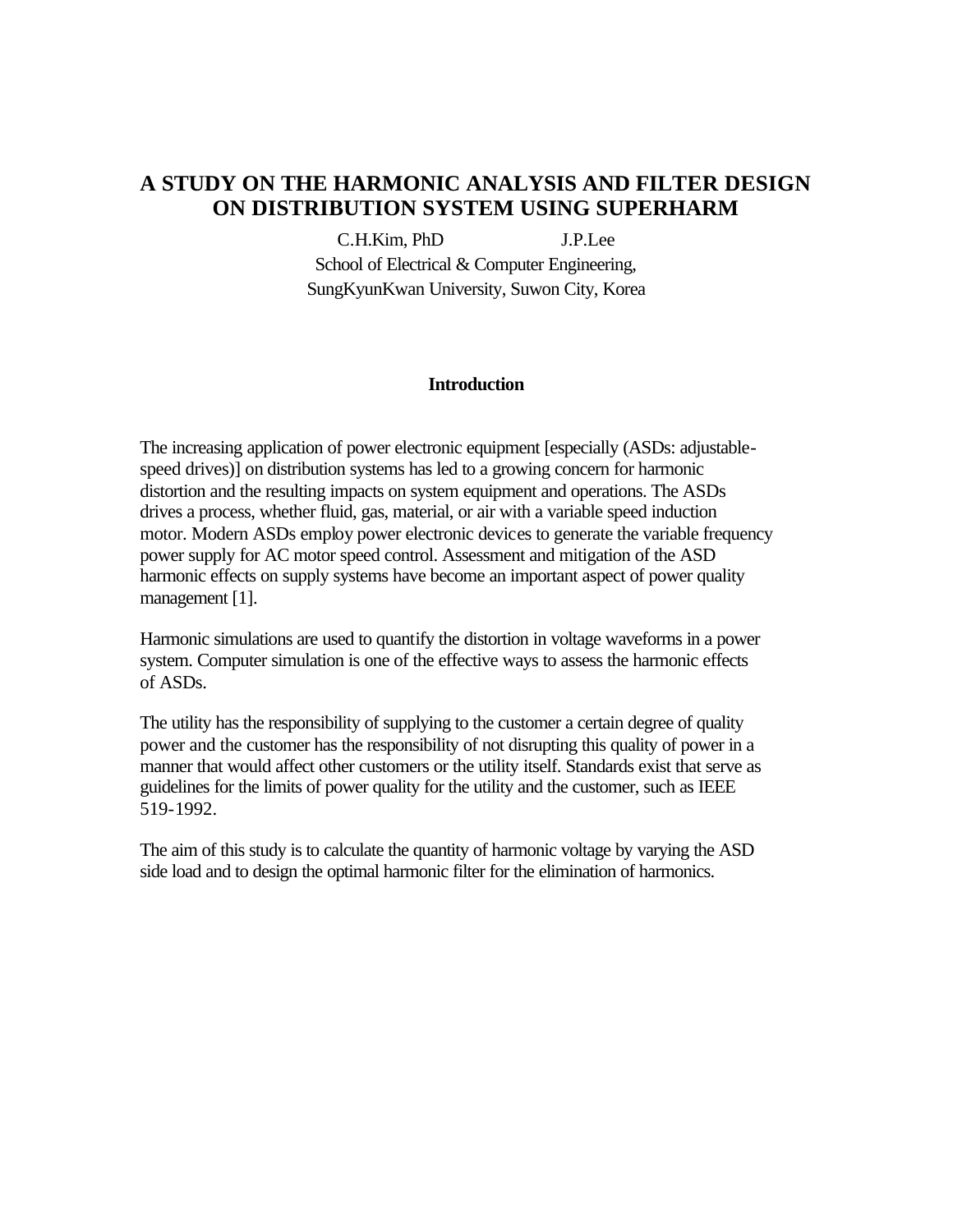#### **Basic Definition and Concepts Related Harmonics**

#### *Distortion Indices*

The most commonly used measure of deviation of a periodic waveform from a sinewave is called total harmonic distortion (THD) or distortion factor.

$$
THD = \frac{1}{M_1} \sqrt{\sum_{h=2}^{\infty} M_h^2}
$$
 (1)

where  $M<sub>h</sub>$  is the rms value of harmonic component h of the quantity M. THD is the measure of the effective value of the harmonic components of a distorted waveform, that is, the potential heating value of the harmonics relative to the fundamental [2].

## *Frequency Scan*

Frequency scan is the simplest and most commonly used technique for harmonic analysis. It calculates the frequency response of a network seen at a particular bus or node. It refers to a plot showing the magnitude and phase of the driving point impedance (of the linear network) at a bus of interest versus frequency. Typically a 1 per unit sinusoidal current (or voltage) is injected into the bus of interest and the voltage (or current) response is calculated [5].

Frequency scan analysis is the most effective tool to detect harmonic resonance conditions in a system. This allows for locating resonant frequencies and determining if the network is in resonance at a particular harmonic. It has also been widely used for filter design.

## *Point of Common Coupling*

IEEE 519 defines the point of common coupling (PCC) as:

"A point of metering or any point as long as both utility and the customer can either access the point for direct measurement of the harmonic indices meaningful to both or estimate the harmonic indices at a point of Interference through mutually agreeable methods."

This is the location where limits are applied. Generally, it will be at the high side of the customer step-down transformer.

## **System Model**

A 69 kV radial distribution system as shown in Figure 1 was analyzed in the frequency domain, using SuperHarm®. The simulation results were analyzed using TOP®, The Output Processor. The ASD side load was varied and the effect of the variation was observed.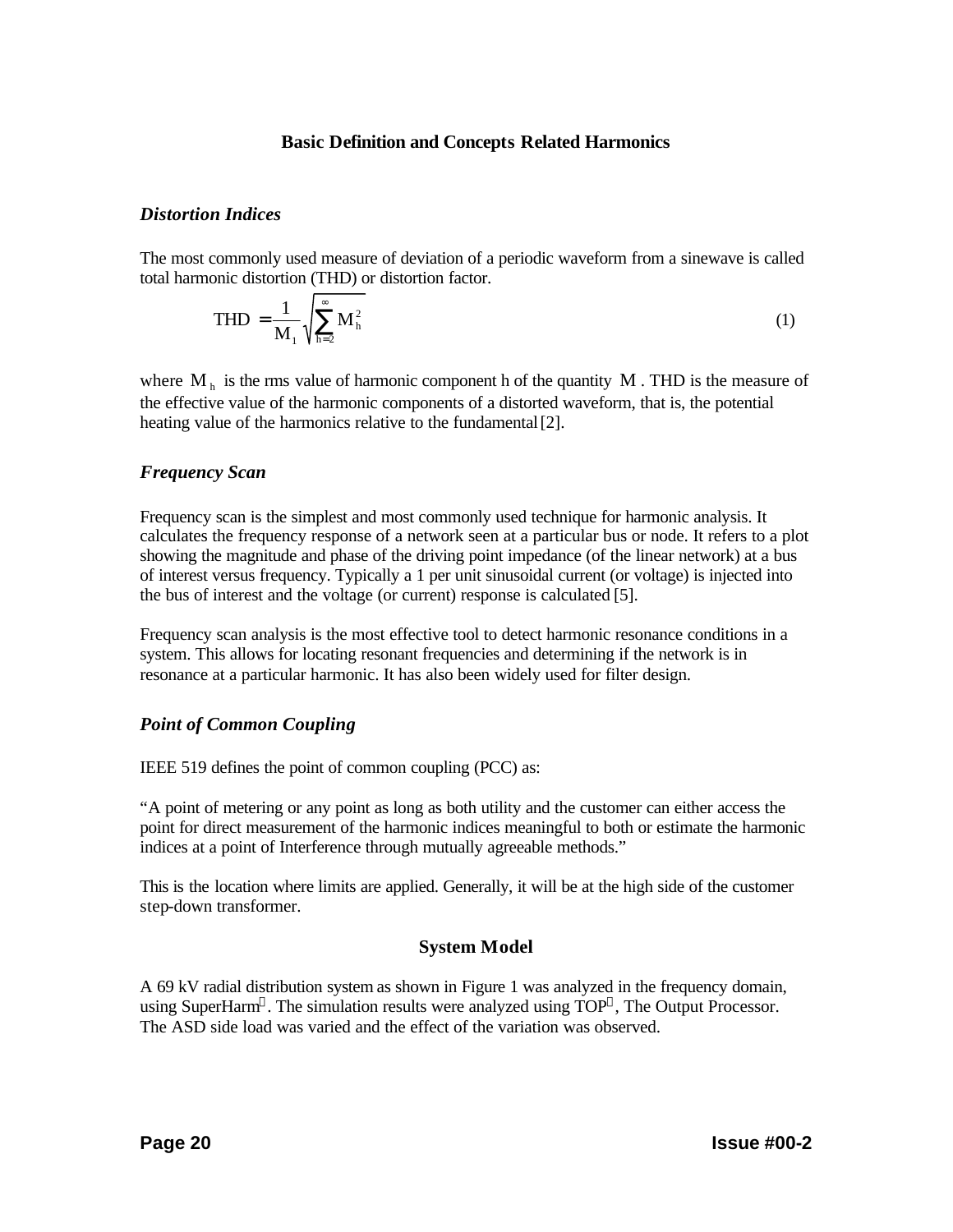

**Figure 1: 69 kV Radial Distribution System Used for Simulations**

## **Simulation Results**

## *Varying the ASD Side Load*

This simulation aims to observe that variation of harmonics at the buses as the ASD side load is varied. Table 1 summarizes the different situations related to the varying the ASD side load.

| Table 1: Cases studies |                           |  |  |  |  |
|------------------------|---------------------------|--|--|--|--|
| <b>CASE</b>            | Varying the ASD side load |  |  |  |  |
| Case 1                 | 100 % Load                |  |  |  |  |
| Case 2                 | 75 % Load                 |  |  |  |  |
| Case 3                 | 50 % Load                 |  |  |  |  |

## **Case 1: 100% Load**

Case 1 represents harmonic voltage distortion at the buses under 100 % load condition. Because ASD is a significant source of harmonics, it injects harmonic currents into the distribution system. Therefore, voltage distortion is the result of distorted currents passing through the linear, series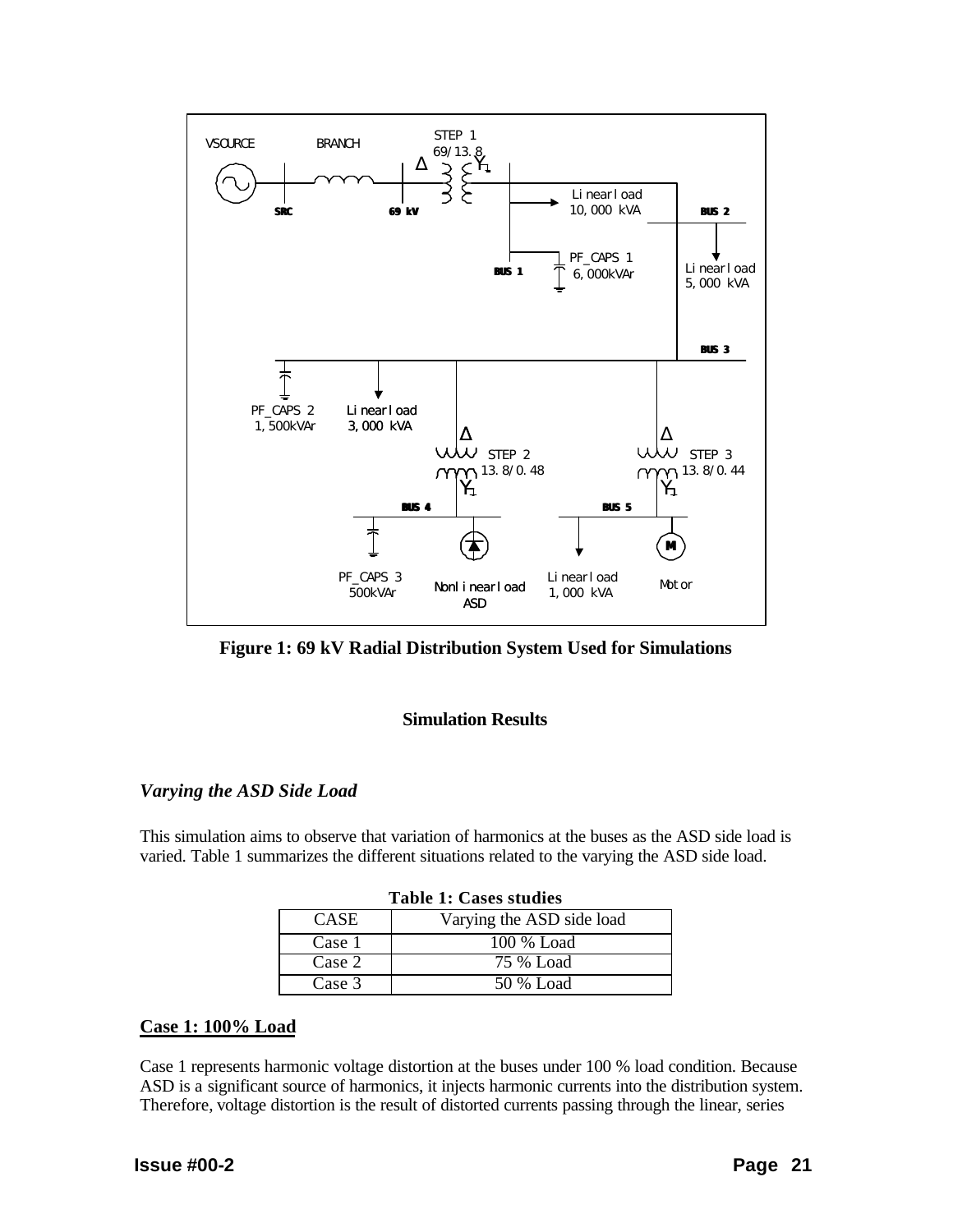impedance of distribution system. Table 2 shows harmonic summary data relating to the voltage distortion at the buses. Also, The harmonic spectrum given in Figure 2 shows voltage distortion at the buses.

| Name   | Fund    | $\%$<br><b>THD</b> | H <sub>3</sub> | H <sub>5</sub> | H7      | H <sub>9</sub> | H11     | H13     |
|--------|---------|--------------------|----------------|----------------|---------|----------------|---------|---------|
| 69kV A | 39068.0 | 3.79771            | 9.38E-12       | 1446.76        | 317.717 | 1.25E-11       | 40.3645 | 75.0134 |
| Bus1 A | 7694.59 | 7.72819            | 6.50E-12       | 579.854        | 127.335 | 2.29E-11       | 16.1769 | 30.0628 |
| Bus2 A | 7680.53 | 7.69889            | 6.68E-12       | 578.216        | 121.142 | $2.03E-11$     | 13.1617 | 21.6978 |
| Bus3 A | 7678.12 | 7.69919            | $6.72E-12$     | 578.337        | 120.089 | 1.99E-11       | 12.6171 | 20.1776 |
| Bus4 A | 266.708 | 8.99391            | 0.048544       | 16.1394        | 9.22254 | 0.407921       | 5.12611 | 14.1960 |
| Bus5 A | 242.717 | 7.56560            | 3.19E-13       | 17.9652        | 3.72916 | 1.05E-12       | 0.39165 | 0.62626 |

**Table 2: Harmonic Summary Data (100 % Load)**



**Figure 2: Harmonic voltage at the Buses due to the ASD at the Bus4 (100 % Load)**

# **Case 2: 75% Load**

Case 2 represents harmonic voltage distortion at the buses under 75 % load condition. Table 3 shows harmonic summary data relating to the voltage distortion at the buses. Also, The harmonic spectrum given in Figure 3 shows voltage distortion at the buses.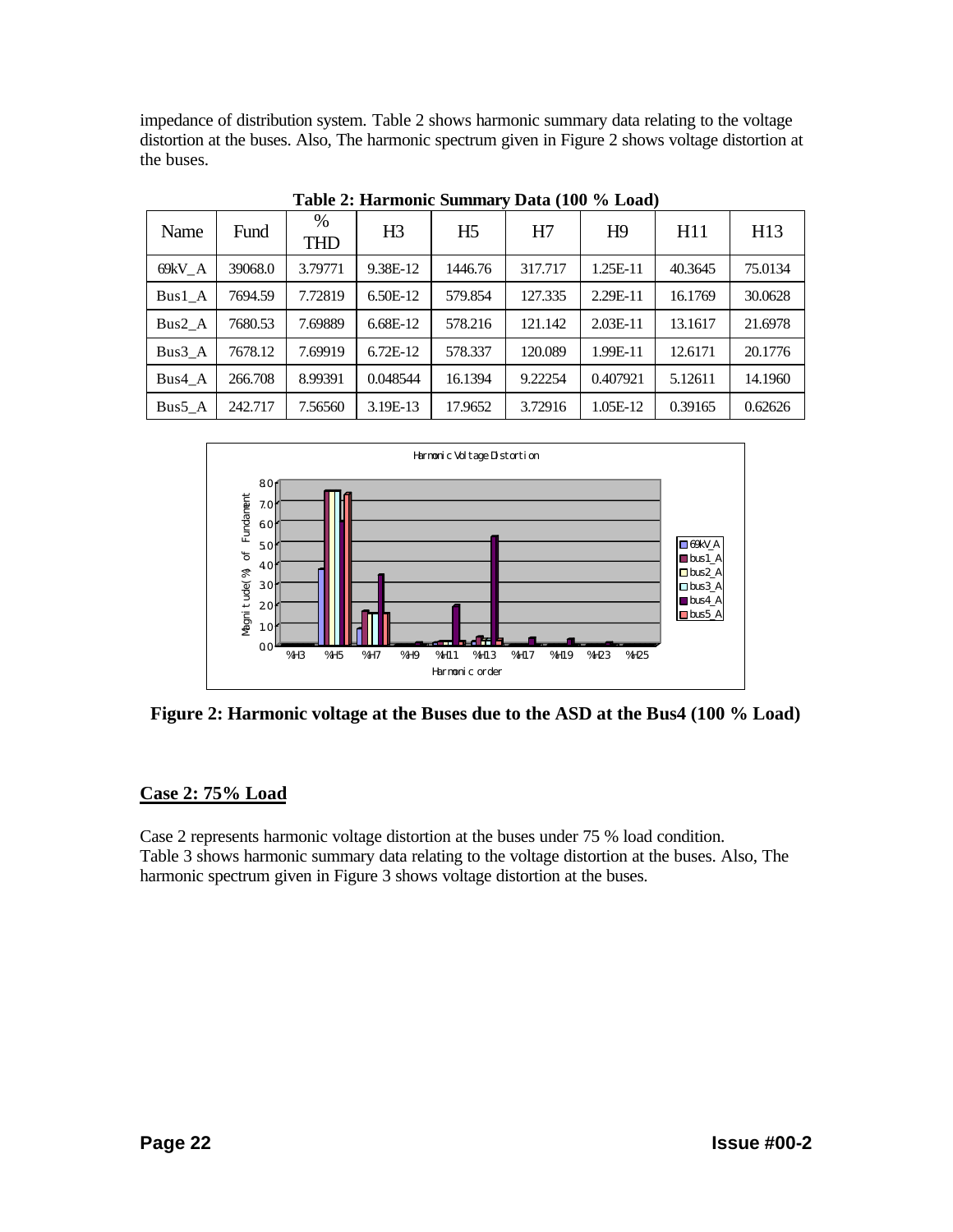| Name   | Fund    | %<br><b>THD</b> | H <sub>3</sub> | H <sub>5</sub> | H7      | H <sub>9</sub> | H11      | H13      |
|--------|---------|-----------------|----------------|----------------|---------|----------------|----------|----------|
| 69kV A | 39057.4 | 4.39808         | 1.58E-11       | 1656.53        | 446.389 | 7.97E-12       | 71.9941  | 43.7362  |
| bus1 A | 7690.19 | 8.95261         | 1.10E-11       | 663.928        | 178.905 | 1.46E-11       | 28.8531  | 17.5280  |
| bus2 A | 7675.96 | 8.91236         | 1.13E-11       | 662.053        | 170.204 | $1.30E-11$     | 23.4752  | 12.6508  |
| bus3 A | 7673.53 | 8.91149         | 1.13E-11       | 662.192        | 168.724 | 1.27E-11       | 22.5038  | 11.7645  |
| bus4 A | 266.281 | 9.91848         | 0.081701       | 18.4795        | 12.9576 | 0.260652       | 9.14294  | 8.27691  |
| bus5 A | 242.572 | 8.75681         | 5.38E-13       | 20.5700        | 5.23943 | 6.74E-13       | 0.698557 | 0.365137 |

**Table 3: Harmonic Summary Data (75 % Load)**



**Figure 3. Harmonic Voltage at the Buses due to the ASD at the Bus4 (75 % Load)**

## **Case 3: 50% Load**

Case 3 represents harmonic voltage distortion at the buses under 50 % load condition. Table 4 shows Harmonic summary data relating to the voltage distortion at the buses. Also, The harmonic spectrum given in Figure 4 shows voltage distortion at the buses.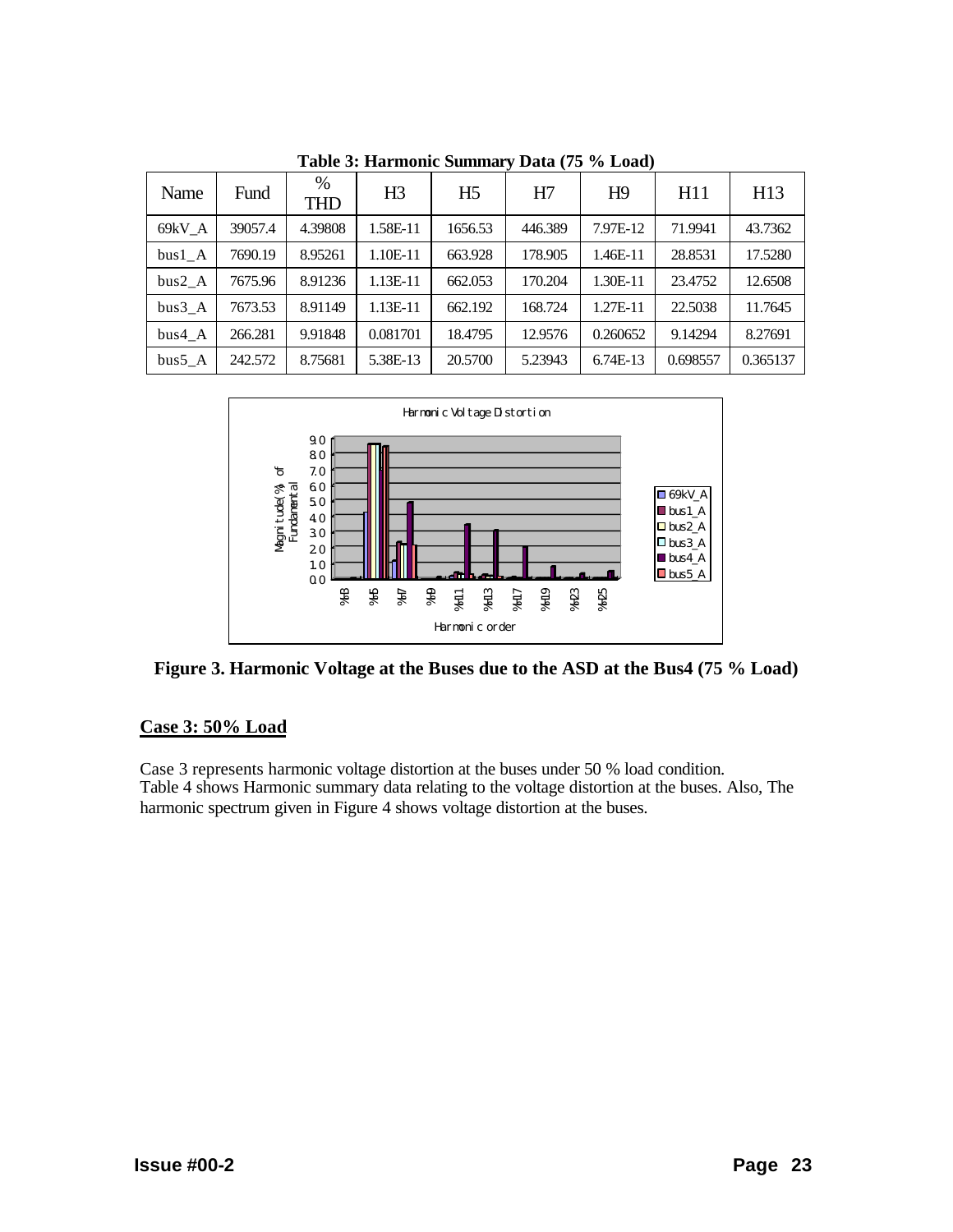| $\cdots$ == $\cdots$ === |         |                 |          |                |         |                |         |         |
|--------------------------|---------|-----------------|----------|----------------|---------|----------------|---------|---------|
| Name                     | Fund    | %<br><b>THD</b> | H3       | H <sub>5</sub> | H7      | H <sup>9</sup> | H11     | H13     |
| 69kV A                   | 39068.0 | 4.77817         | 1.45E-11 | 1786.21        | 519.165 | 5.99E-12       | 153.995 | 18.8987 |
| $bus1_A$                 | 7694.59 | 9.72337         | 1.00E-11 | 715.903        | 208.073 | 1.10E-11       | 61.7164 | 7.57396 |
| $Bus2_A$                 | 7680.53 | 9.66797         | 1.03E-11 | 713.881        | 197.953 | 9.77E-12       | 50.2132 | 5.46649 |
| Bus3 A                   | 7678.12 | 9.66503         | 1.04E-11 | 714.031        | 196.232 | 9.55E-12       | 48.1354 | 5.08351 |
| Bus4 A                   | 266.708 | 12.3546         | 0.074897 | 19.9261        | 15.0701 | 0.195802       | 19.5567 | 3.57651 |
| $Bus5_A$                 | 242.717 | 9.49723         | 4.93E-13 | 22.1803        | 6.09364 | 5.06E-13       | 1.49421 | 0.15778 |

**Table 4: Harmonic Summary Data (50 % Load)**



**Figure 4: Harmonic Voltage at the Buses due to the ASD at the Bus4 (50 % Load)**

In the distribution system as shown in Figure 1, bus1 is considered as PCC. Case 1 to 3 shows that the harmonic voltage distortion does not remain within IEEE Standard 519 limits of 5 percent THD at PCC. To remain within IEEE Standard 519 limits, a harmonic filter is needed.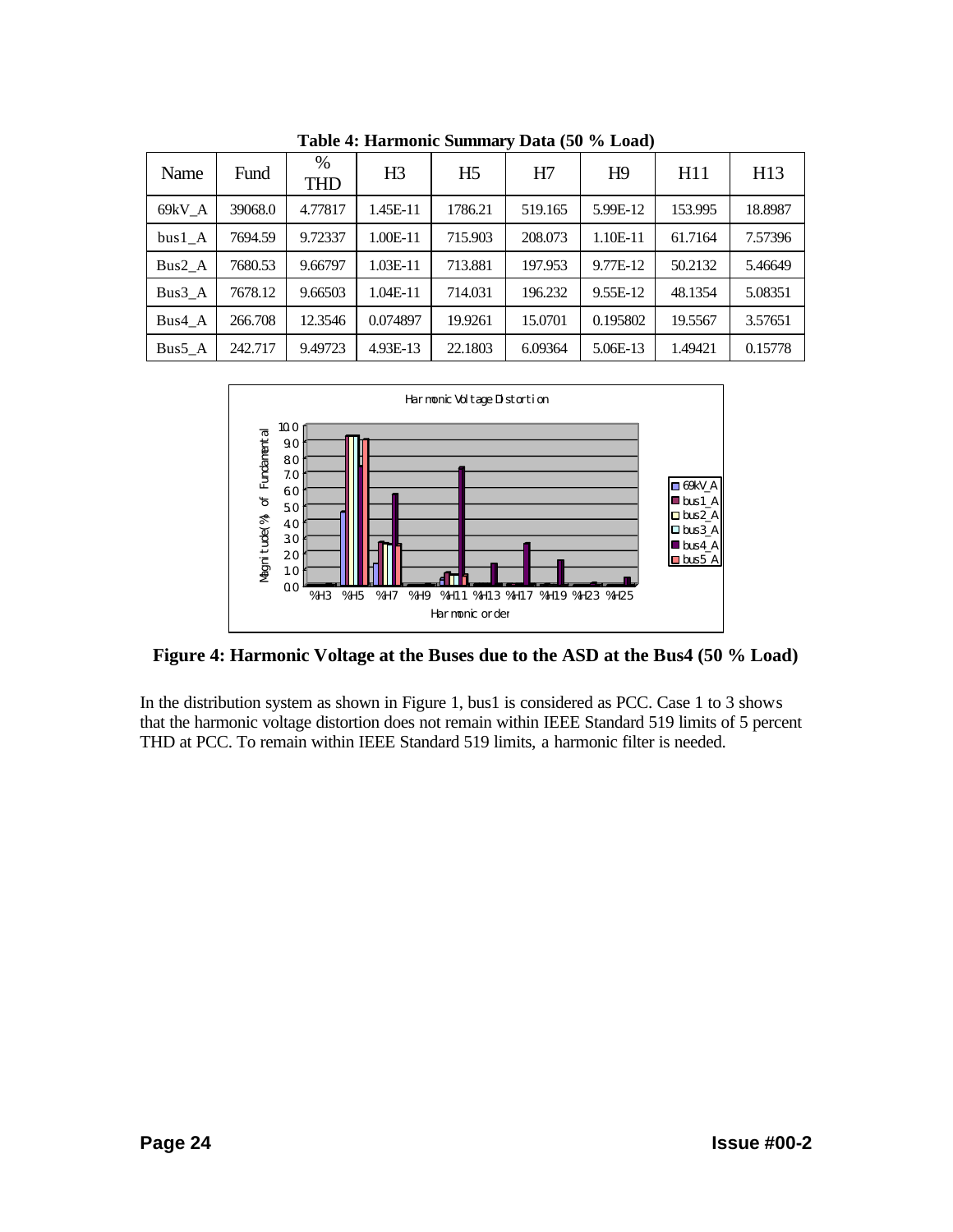



## **Figure 5: Frequency Scan at the Bus 1\_A**

Figure 5 shows frequency scan at the bus 1\_A. It shows that the difference in the case where each filter is installed and not installed.

Filters are the most common solution because a filter can provide reactive power support at the fundamental frequency and a low impedance path for one or more harmonic current components to flow.

Each harmonic filter  $(5^{\text{th}}, 7^{\text{th}}, 11^{\text{th}}, 13^{\text{th}})$  that was replaced with PF\_CAP3 added to bus4. Previously, this simulation was carried out with 100% load condition. The harmonic spectrum given in Figure 6 to 8 shows voltage distortion at the buses. It shows the difference in case where the filter is installed and not.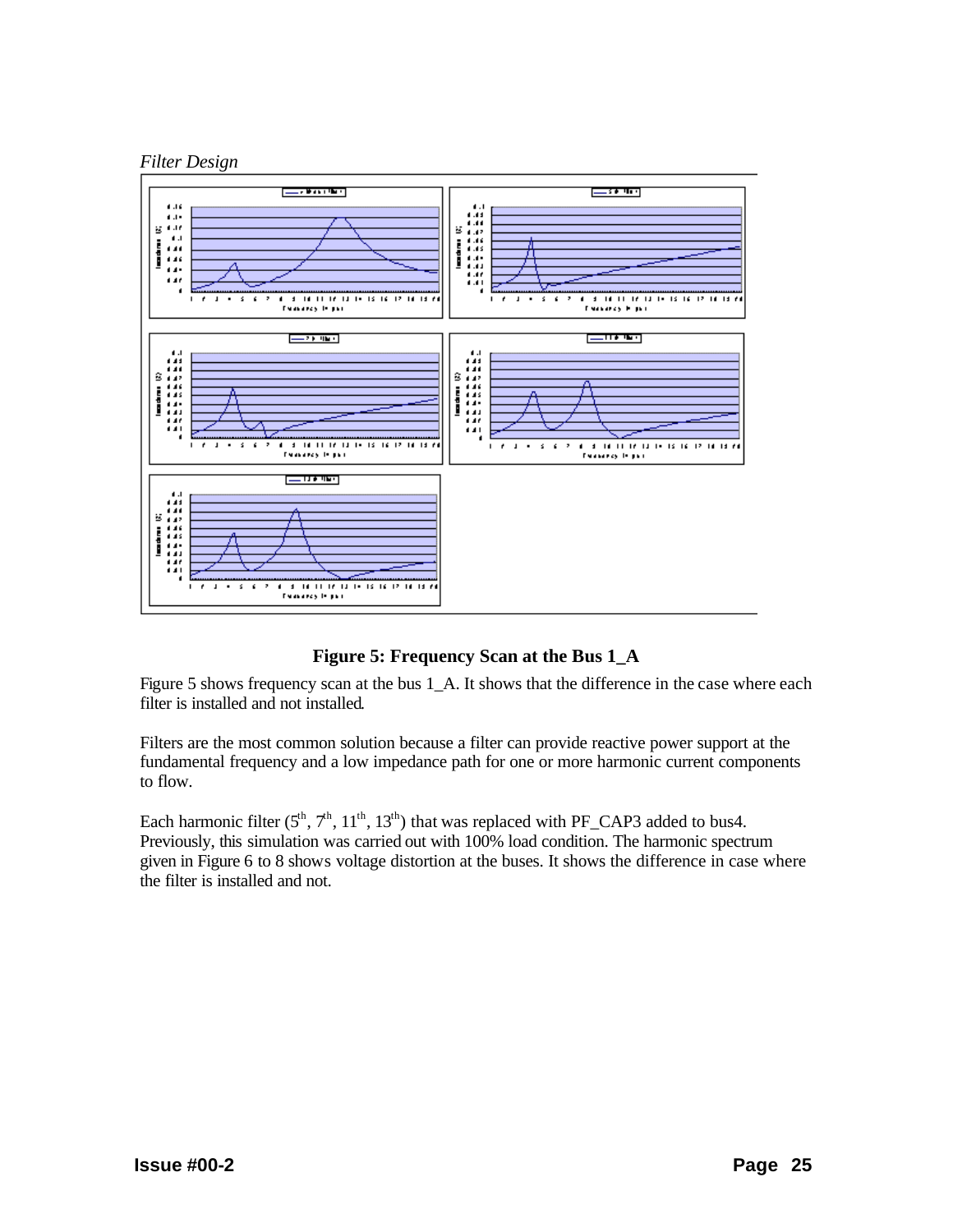

**Figure 6: Comparison without Harmonic Filter and the with each Harmonic Filter**

**at the 69 kV\_A bus (100 % Load)**



**Figure 7: Comparison without Harmonic Filter and the with each Harmonic Filter**

**at the Bus 1\_A Bus (100 % Load)**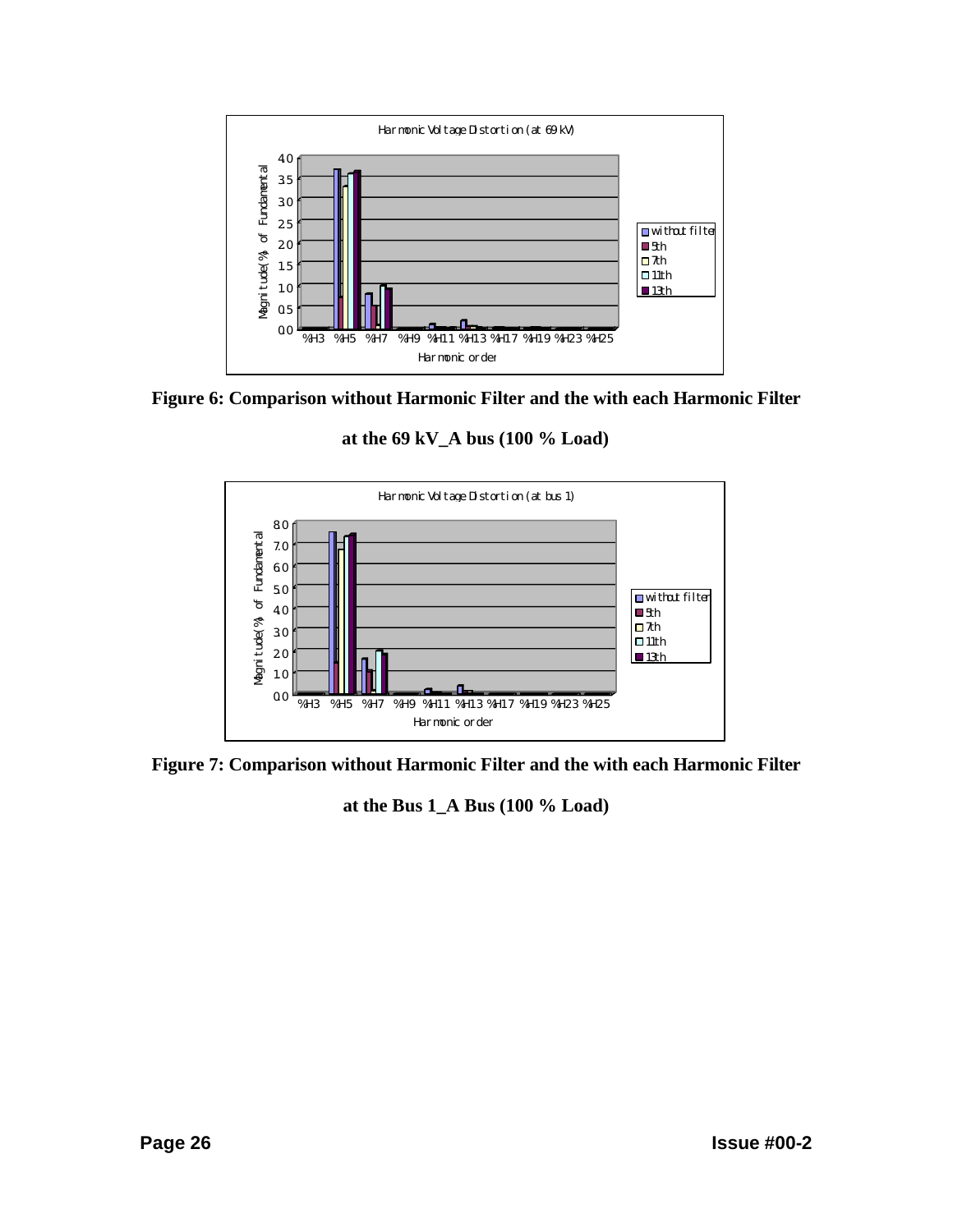



## **at the Bus 4\_A Bus (100 % Load)**

Figure 6 to 8 show that  $5<sup>th</sup>$  filter is optimal. After installing the  $5<sup>th</sup>$  filter, harmonic problems on the distribution system reduce. This is the same with  $100\%$  load condition. The  $5<sup>th</sup>$  filter is proper under other load conditions (75 %, 50 %).

When the  $5<sup>th</sup>$  filter is installed, the harmonic spectrum given in Figure 9 to 11 shows voltage distortion at the buses.



**Figure 9: Harmonic Voltage at the Buses when 5th Filter Installs (100 % Load)**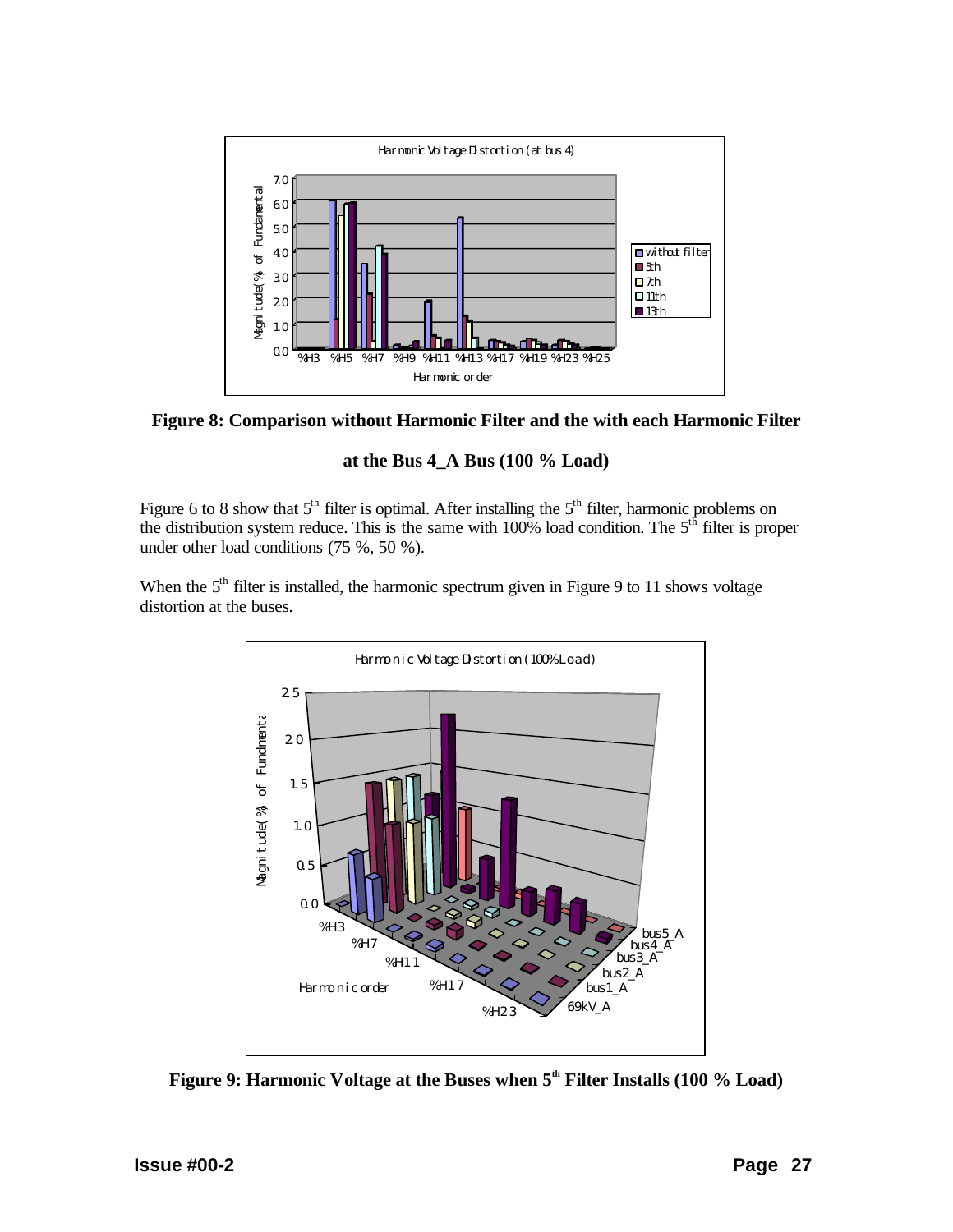

**Figure 10: Harmonic Voltage at the Buses when 5th Filter Installs (75 % Load)**



**Figure 11: Harmonic Voltage at the Buses when 5th Filter Installs (50 % Load)**